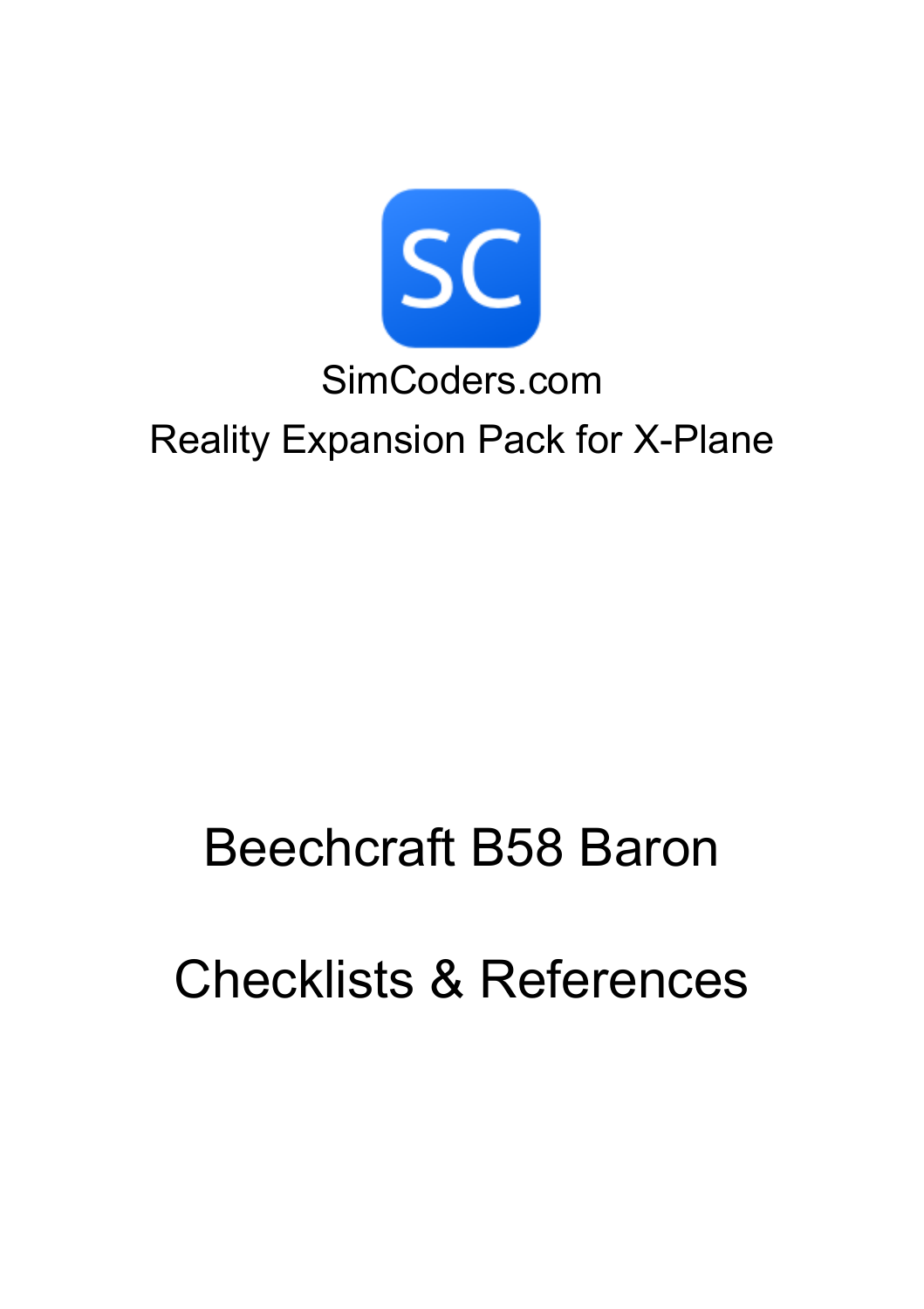## **BEFORE STARTING**

| 1. Seats                                                    | POSITION AND LOCK     |
|-------------------------------------------------------------|-----------------------|
| 2. Seat Belts and Shoulder Harnesses FASTEN AND ADJUST      |                       |
| 3. Parking Brake                                            | <b>SET</b>            |
| 4. All Avionics                                             | <b>OFF</b>            |
| 5. Landing Gear Handle                                      | <b>DOWN</b>           |
|                                                             | <b>CHECK, OPEN</b>    |
| 7. Fuel Selectors                                           | <b>CHECK ON</b>       |
| 8. All Circuit Breakers, Switches and Equipment Contr CHECK |                       |
| 9. Battery Switch                                           | ΟN                    |
| 10. Beacon                                                  | ΟN                    |
| 11. Fuel Quantity Indicators                                | <b>CHECK QUANTITY</b> |
| 12. Landing Gear Position Lights                            | <b>CHECK</b>          |
| 13. Emergency Landing Gear Handcrank                        | <b>STOWED</b>         |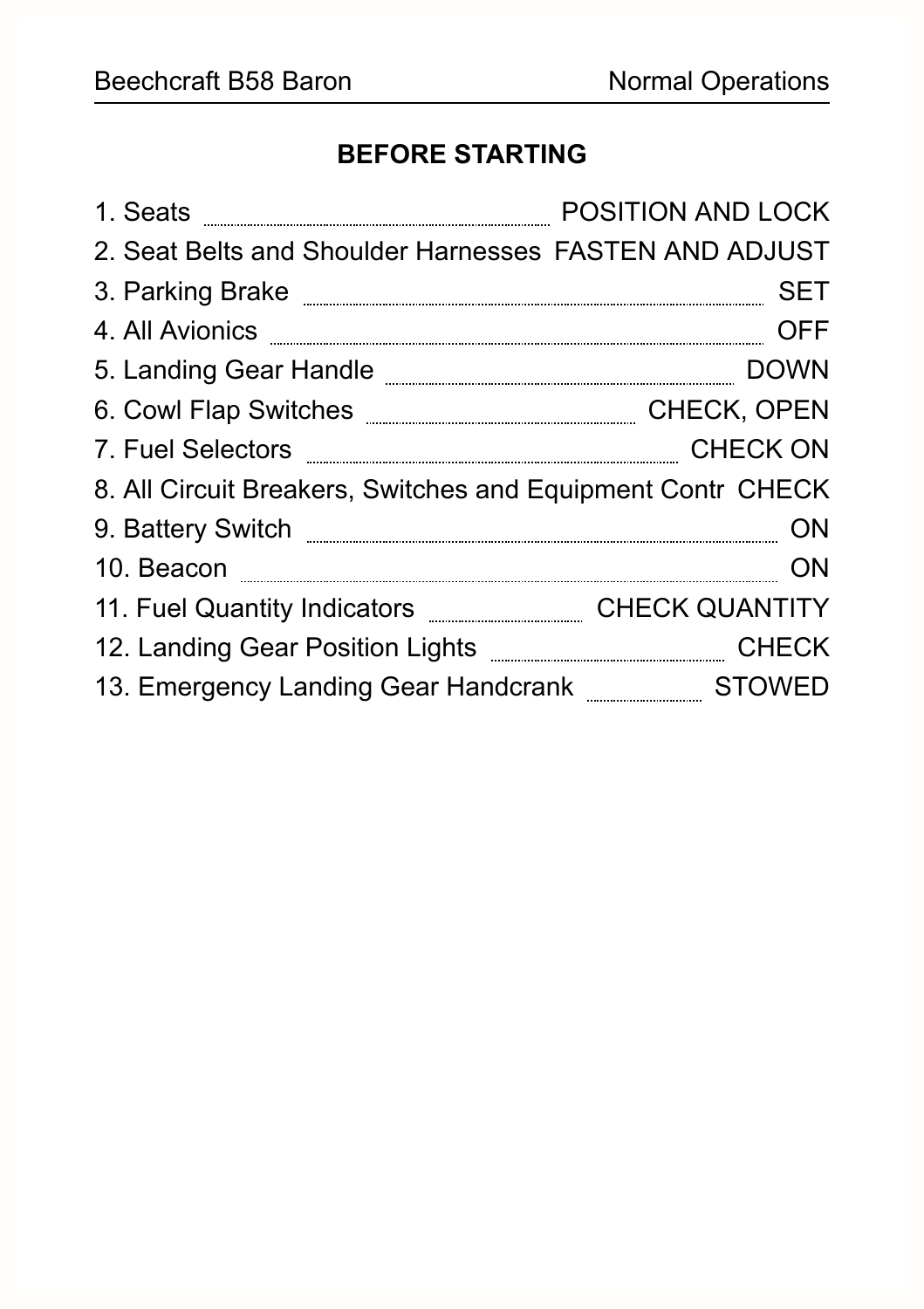#### **STARTING (Repeat for second engine)**

| 1. Mixture Control   | <b>FULL RICH</b>                                              |
|----------------------|---------------------------------------------------------------|
| 2. Propeller Control | <b>FULL FORWARD</b>                                           |
| 3. Throttle          | <b>FULL OPEN</b>                                              |
|                      | 4. Fuel Boost Pump Switch HI - until fuel flow peaks then OFF |
| 5. Throttle          | CLOSE, THEN OPEN 1/2 INCH                                     |

## **CAUTION**

Do not engage starters for more than 30 seconds in any 4 minute period.

|             | 6. Magneto/Start Switch | START                      |
|-------------|-------------------------|----------------------------|
| 7. Throttle |                         | 900 to 1000RPM after start |

#### **NOTE**

If the engine is hot, and the ambient temperature is 32°C or above, place mixture control in IDEL CUT-OFF, switch fuel boost pump to HI for 30 to 60 seconds, then OFF. Return mixture control to FULL RICH

In the event of a balked start (or overprime condition) place mixture control in IDLE CUT-OFF and open the throttle; operate the starter to remove excess of fuel. As engine starts, reduce the throttle to idle rpm and place the mixture control in FULL RICH.

| 8. Oil Pressure                                    | 10 PSI WITHIN 30 SECONDS |
|----------------------------------------------------|--------------------------|
| 9. Alternator Switch                               | ON                       |
| 10. Loadmeters and Voltme CHECK FOR BATTERY CHARGE |                          |
| 11. Voltmeter                                      | CHECK FOR 28 VOLTS       |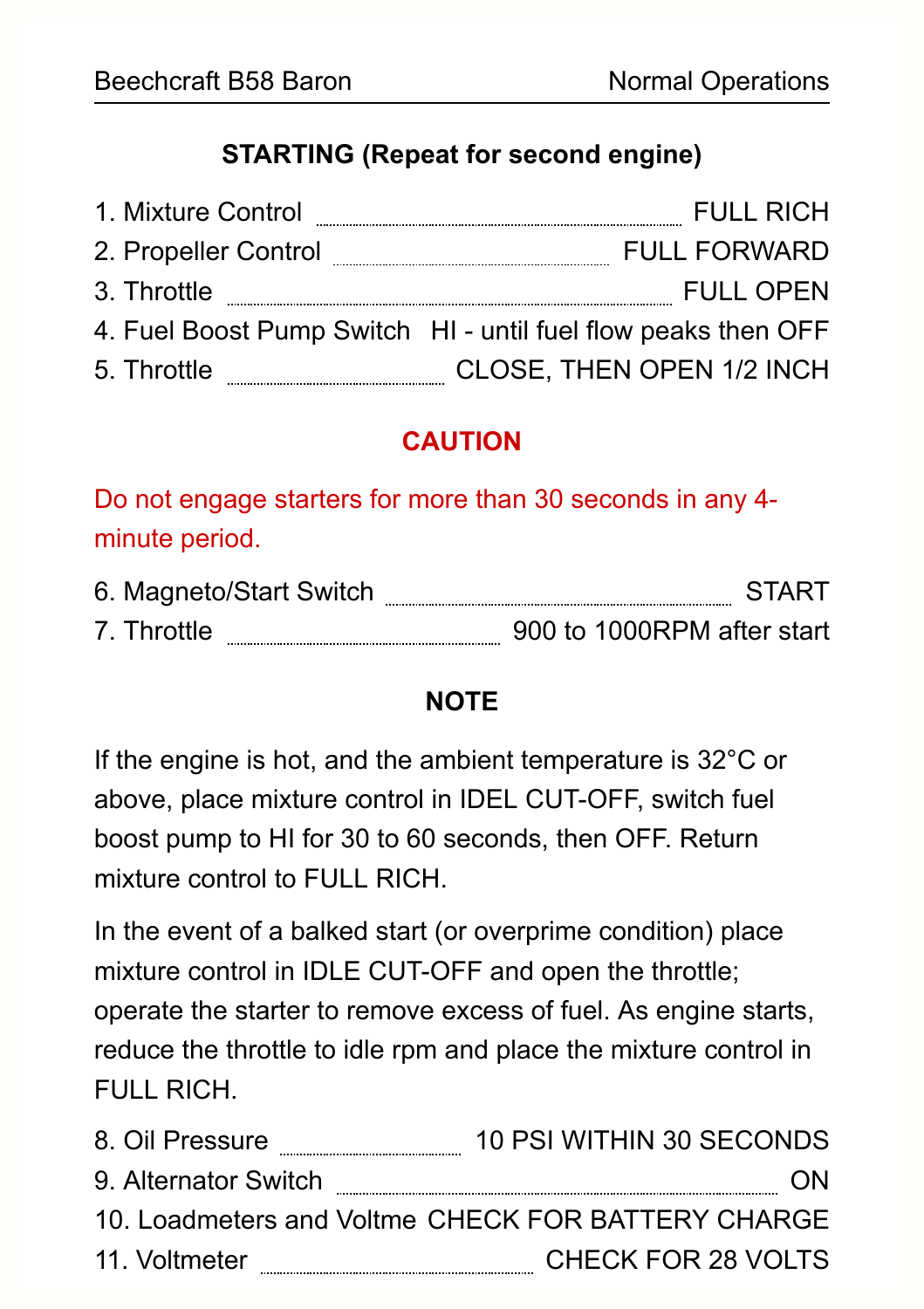#### **AFTER STARTING AND TAXI**

## **CAUTION**

Do not operate engine above 1200 RPM until oil temperature reaches 24°C or above and oil pressure is in the green arc.

| 1. Avionics        | ON, AS REQUIRED   |
|--------------------|-------------------|
| 2. Exterior Lights | AS REQUIRED       |
| 3. Brakes          | RELEASE AND CHECK |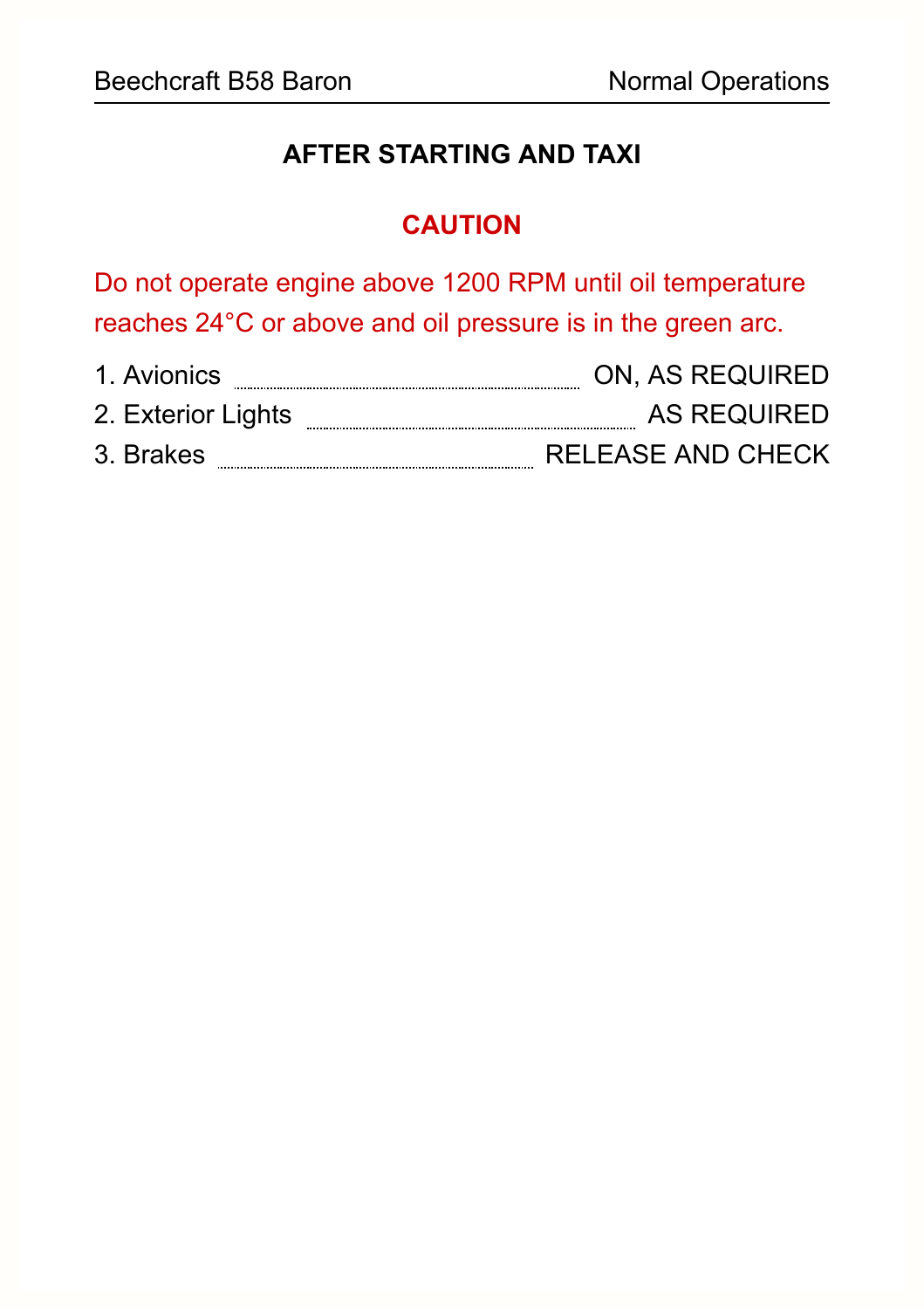# **BEFORE TAKEOFF**

| 1. Parking Brake <b>with the Construction of the Constant of SET</b>                                                                                                                                                                 |
|--------------------------------------------------------------------------------------------------------------------------------------------------------------------------------------------------------------------------------------|
|                                                                                                                                                                                                                                      |
| 3. Fuel Boost Pump OFF (if OAT > 32°C, use LOW pres boost)                                                                                                                                                                           |
| 4. All Instruments <b>Election</b> CHECKED                                                                                                                                                                                           |
| 5. Fuel Indicators <b>Election</b> CHECK QUANTITY INDICATED                                                                                                                                                                          |
| 6. Mixture <b>Exercise Constructs and Service Constant Constant Constant Constant Constant Constant Constant Constant Constant Constant Constant Constant Constant Constant Constant Constant Constant Constant Constant Constan</b> |
| 7. Starter Energized Annunciator Light CHECK OFF                                                                                                                                                                                     |
|                                                                                                                                                                                                                                      |
|                                                                                                                                                                                                                                      |
|                                                                                                                                                                                                                                      |
| 11. CHECK (50rpm max diff. between mags/150rpm max drop)                                                                                                                                                                             |
|                                                                                                                                                                                                                                      |
| 13. Propellers <b>Election</b> CHECK FEATHERING                                                                                                                                                                                      |
| 14. Throttles <b>Election</b> IDLE (Note RPM)                                                                                                                                                                                        |
| 15. Throttles <b>Election</b> 200 to 1000 RPM                                                                                                                                                                                        |
| 16. Electric Trim                                                                                                                                                                                                                    |
| 17. Flaps ___________________________CHECK AND SET FOR TAKEOFF                                                                                                                                                                       |
| 18. Flight Controls <b>Election</b> CHECK                                                                                                                                                                                            |
| 19. Elevator Trim                                                                                                                                                                                                                    |
| 20. Doors and Windows CLOSED AND LOCKED                                                                                                                                                                                              |
| 21. Parking Brake <b>with the Contract of the Contract of Strake</b> OFF                                                                                                                                                             |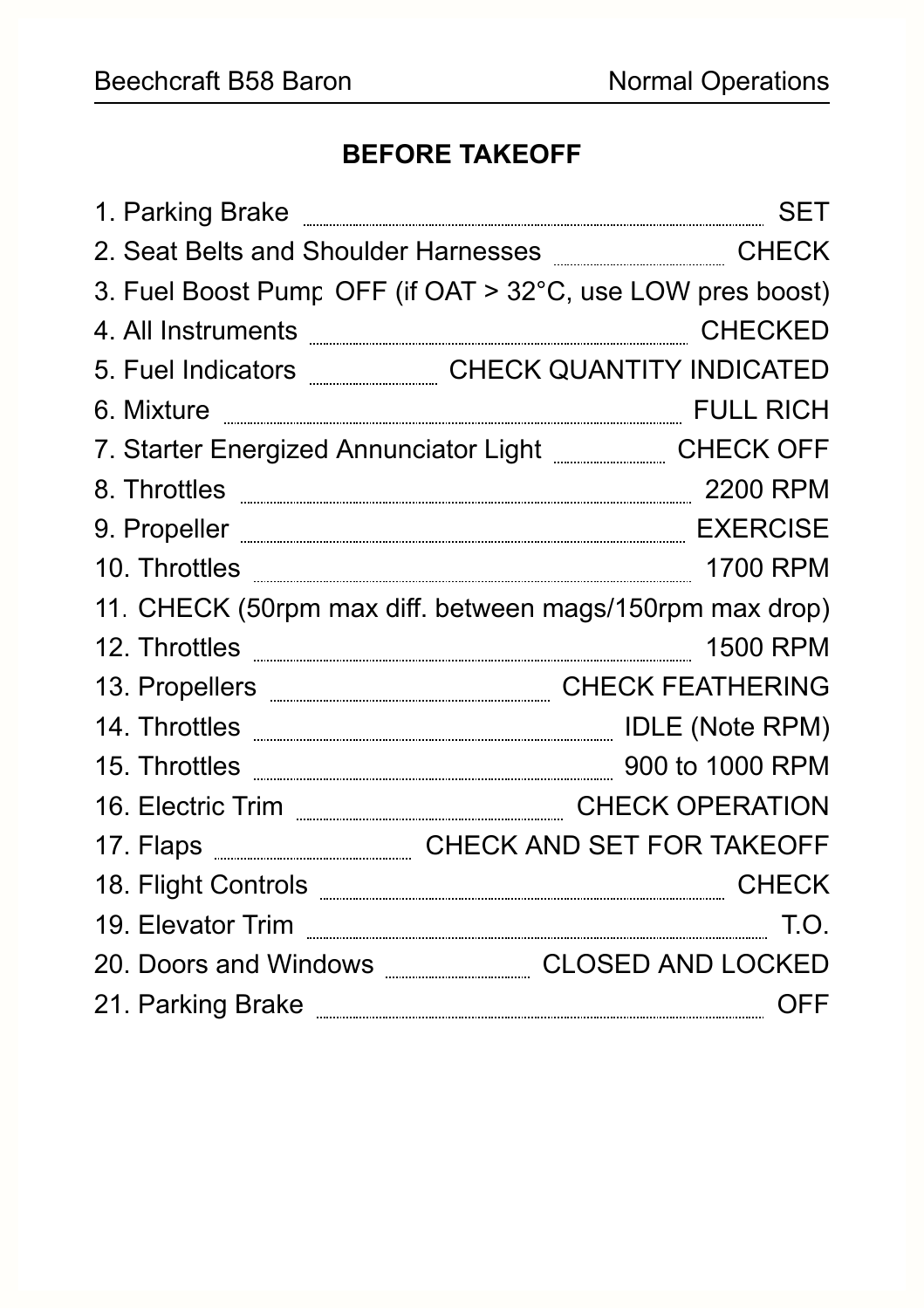# **TAKEOFF**

| <b>Landing Lights</b>           |                                              |
|---------------------------------|----------------------------------------------|
| Transponder                     | AI T                                         |
| <b>Takeoff Power</b>            | Full Throttle, 2700 rpm                      |
| Minimum Takeoff Oil Temperature | $24^{\circ}$ C                               |
|                                 | SET TAKEOFF POWER (MIXTURE-FULL RICH) BEFORE |
|                                 | ACCELERATE TO AND MANTAIN RECOMMENDED        |
| 7. Landing Gear                 | <b>RETRACT</b>                               |
| 8. Landing Lights               | OFF                                          |
| 9. Airspeed                     | <b>ESTABLISH DESIRED CLIMB SPEED</b>         |
| 10. Flaps                       | <b>RETRACT</b>                               |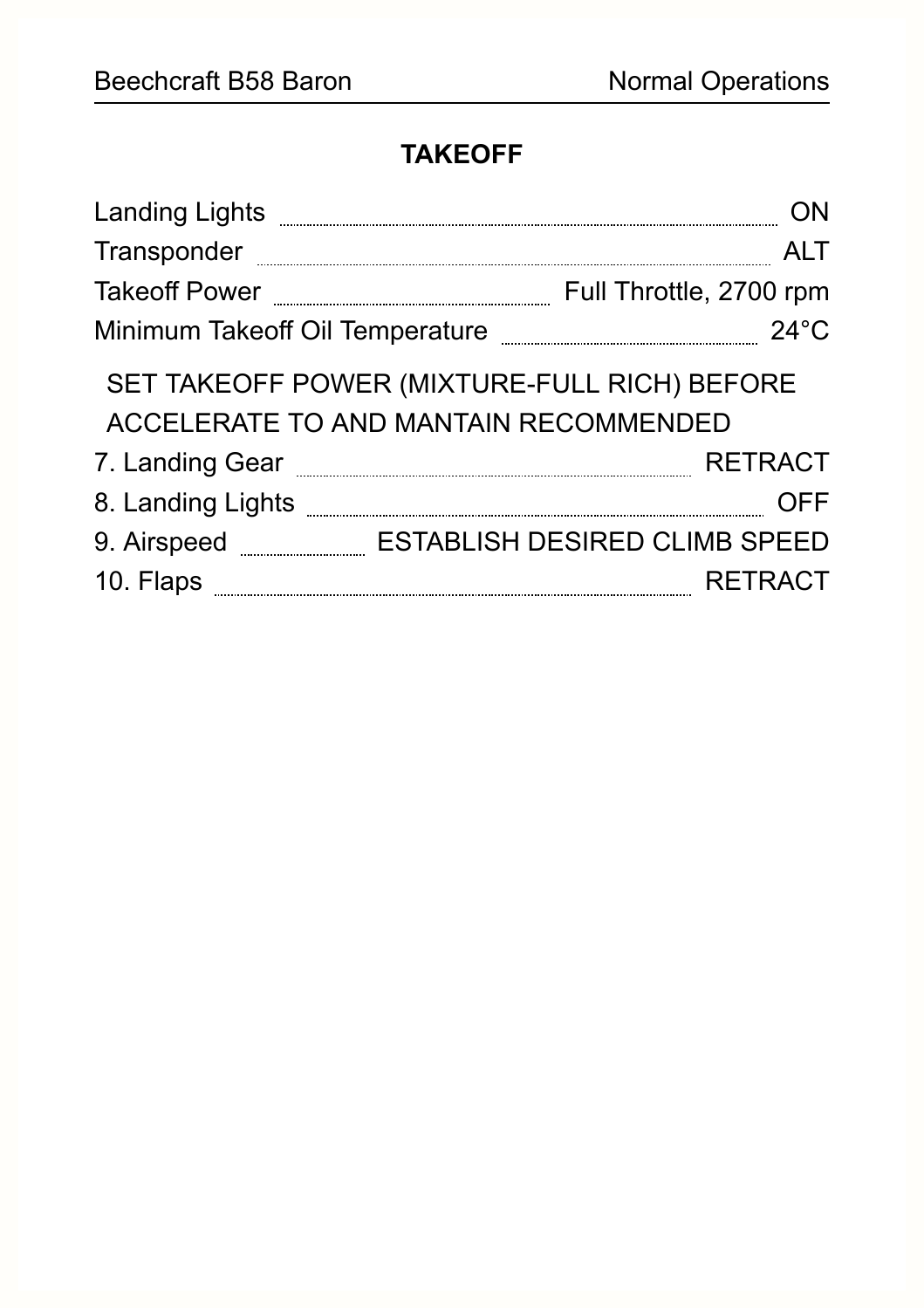## **CRUISE CLIMB**

| 1. Mixture                 |                                                            |                 | <b>FULL RICH</b>     |  |
|----------------------------|------------------------------------------------------------|-----------------|----------------------|--|
| 2. Cowl Flaps              | <b>AS REQUIRED</b>                                         |                 |                      |  |
| 3. Power                   |                                                            |                 | <b>FULL THROTTLE</b> |  |
| 4. Propellers              |                                                            |                 | 2500 RPM             |  |
|                            | 5. Engine Temperatures <b>Manual Engineer Section</b> 2014 |                 | <b>MONITOR</b>       |  |
| 6. Fuel Boost Pumps        |                                                            |                 | OFF                  |  |
|                            | FUEL FLOW SCHEDULE FOR                                     |                 |                      |  |
| FULL THROTTLE AND 2500 RPM |                                                            |                 |                      |  |
| <b>PRESSURE</b>            | <b>FUEL FLOW</b>                                           | <b>PRESSURE</b> | <b>FUEL FLOW</b>     |  |
| ALT (FEET)                 | <b>GPH/ENG</b>                                             | ALT (FEET)      | <b>GPH/ENG</b>       |  |
| <b>SL</b>                  | $24.6 - 26.3$                                              | 10000           | $17.5 - 20.0$        |  |
| 2000                       | $23.2 - 24.2$                                              | 12000           | $16.3 - 19.0$        |  |
| 4000                       | $21.8 - 23.4$                                              | 14000           | $14.8 - 18.0$        |  |
| 6000                       | $20.3 - 22.3$                                              | 16000           | $13.4 - 17.0$        |  |
| 8000                       | $18.8 - 21.2$                                              | 17000           | $12.7 - 16.5$        |  |

FUEL FLOWS SHOWN ARE FOR BEST RATE OF CLIMB AND MAY VARY WITH AIRPLANE ATTITUDE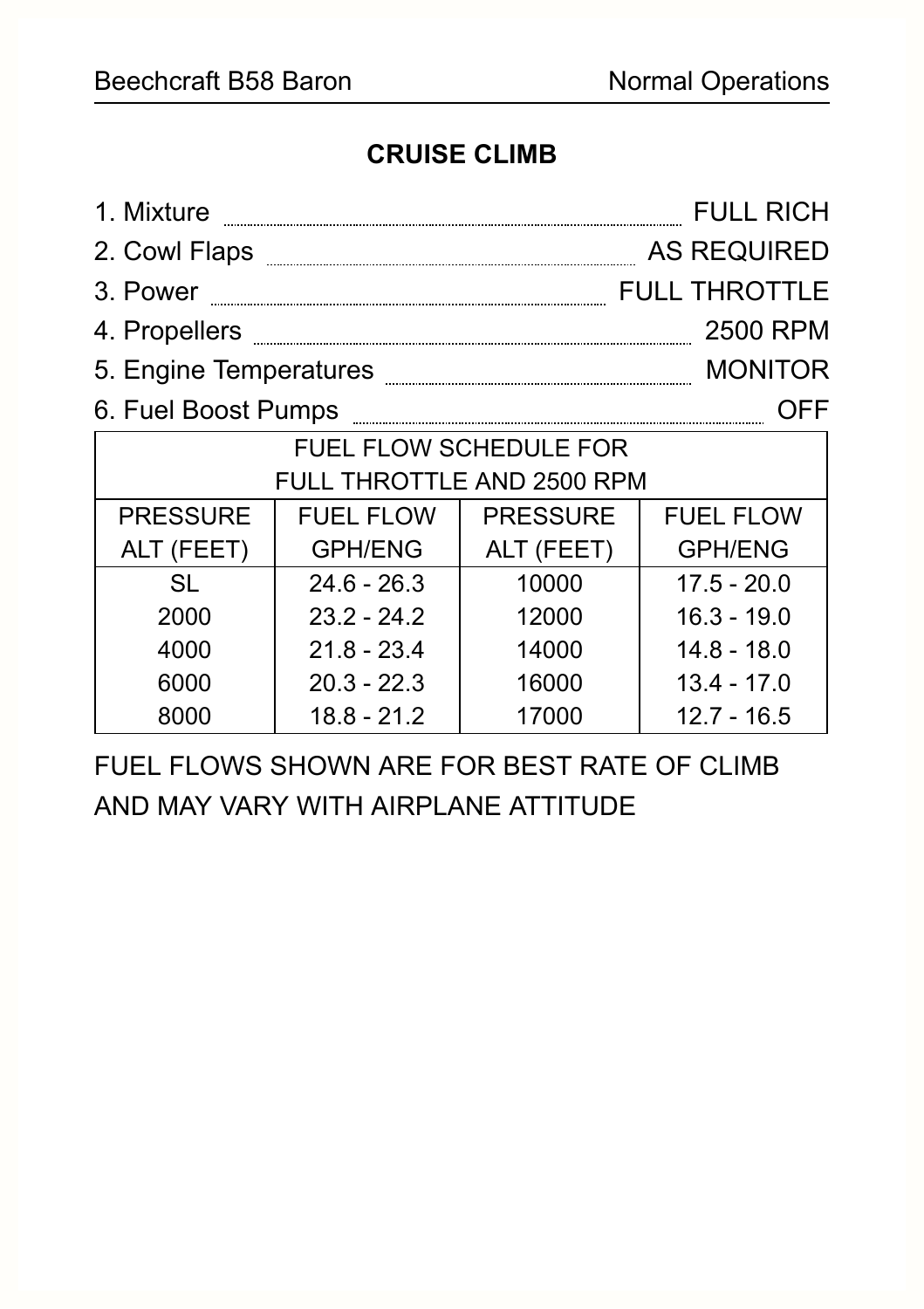### **CAUTION**

Engine roughness at high altitudes or fuel flow fluctuation or low fuel flow can occur when climbing on hot days. These can be eliminated by switching the fuel boost pump to LO and manually leaning to the prescribed fuel flow schedule.

| MANUALLY LEANING FUEL FLOW SCHEDULE FOR                                    |                                                |       |      |  |
|----------------------------------------------------------------------------|------------------------------------------------|-------|------|--|
|                                                                            | FULL THROTTLE AND 2500 RPM WITH LOW BOOST      |       |      |  |
| <b>PRESSURE</b><br><b>PRESSURE</b><br><b>FUEL FLOW</b><br><b>FUEL FLOW</b> |                                                |       |      |  |
| ALT (FEET)                                                                 | <b>GPH/ENG</b><br><b>GPH/ENG</b><br>ALT (FEET) |       |      |  |
| <b>SL</b>                                                                  | 25.5                                           | 10000 | 18.8 |  |
| 2000                                                                       | 23.7                                           | 12000 | 17.7 |  |
| 4000                                                                       | 22.6                                           | 14000 | 16.4 |  |
| 6000                                                                       | 21.3                                           | 16000 | 15.2 |  |
| 8000                                                                       | 20.0                                           | 17000 | 14.6 |  |

#### **NOTE**

After adjustment of the mixture control, setting the fuel flow per the manual leaning schedule, the Engine Driven Fuel Pump will automatically lean engine mixture for the airplane's pressure altitude as the airplane climbs.

# **CAUTION**

Return the mixture control to FULL RICH before switching the fuel boost pump to OFF.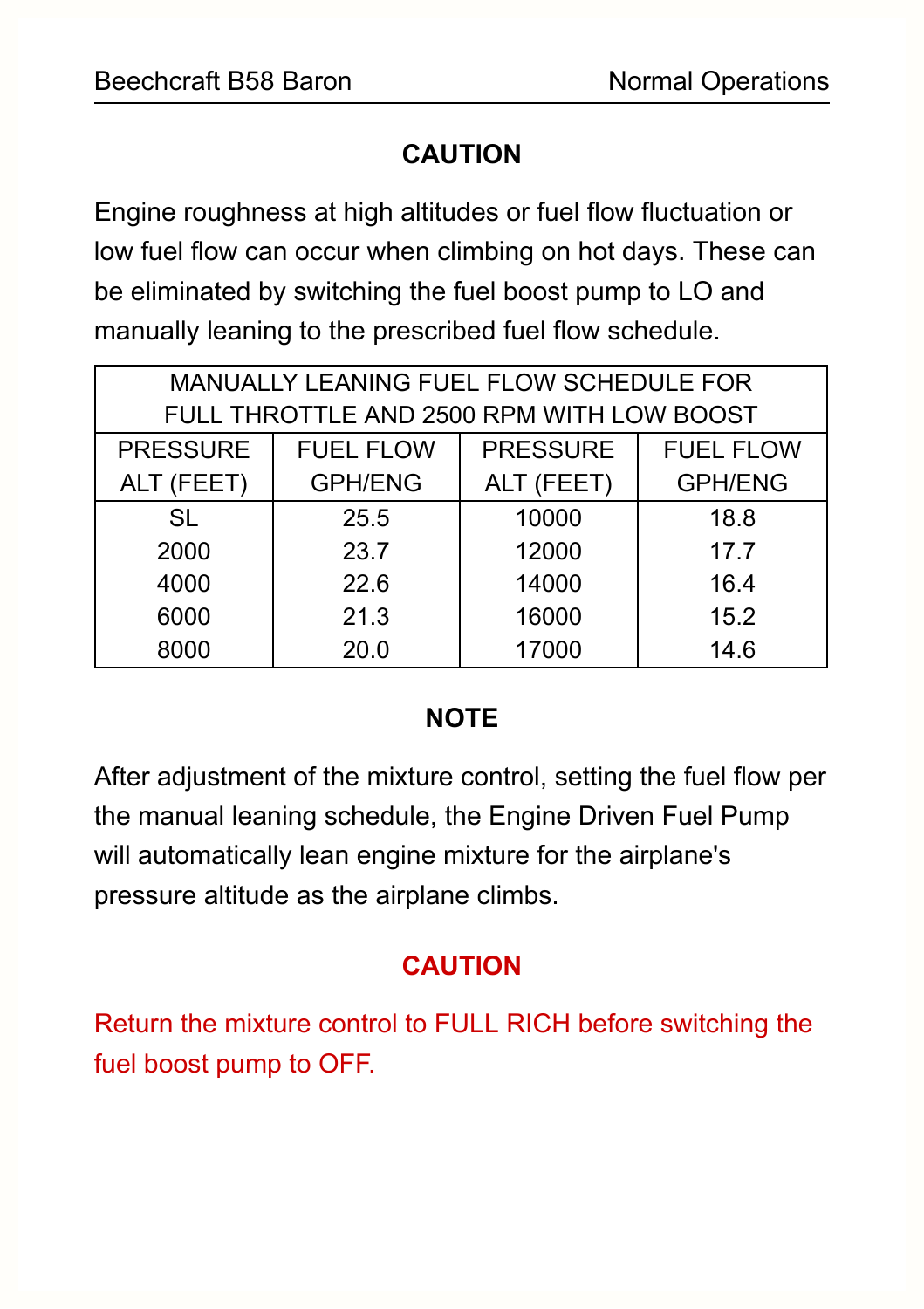#### **CRUISE**

See Cruise Tables and MANIFOLD PRESSURE vs RPM graph in PERFORMANCE Section.

| 1. Cowl Flaps       | CLOSED.              |
|---------------------|----------------------|
| 2. Power            | SFI                  |
| 3. Fuel Boost Pumps | AS REQUIRED          |
| 4. Mixtures         | <b>SET USING EGT</b> |

# **DESCENT**

| 1. Altimeter  |                    |
|---------------|--------------------|
| 2. Mixture    | FULL SET           |
| 3. Cowl Flaps | <b>CLOSED</b>      |
| 4. Flaps      | <b>AS REQUIRED</b> |
| 5. Power      | <b>AS REQUIRED</b> |

Avoid prolonged idle settings. Cylinder Head Temperatures are not to fall below 149°C for longer than five minutes.

# **RECOMMENDED DESCENT SPEEDS**

| 16,000 to 13,000 ft | 160 kts |  |
|---------------------|---------|--|
| Below 13,000 ft     | 170 kts |  |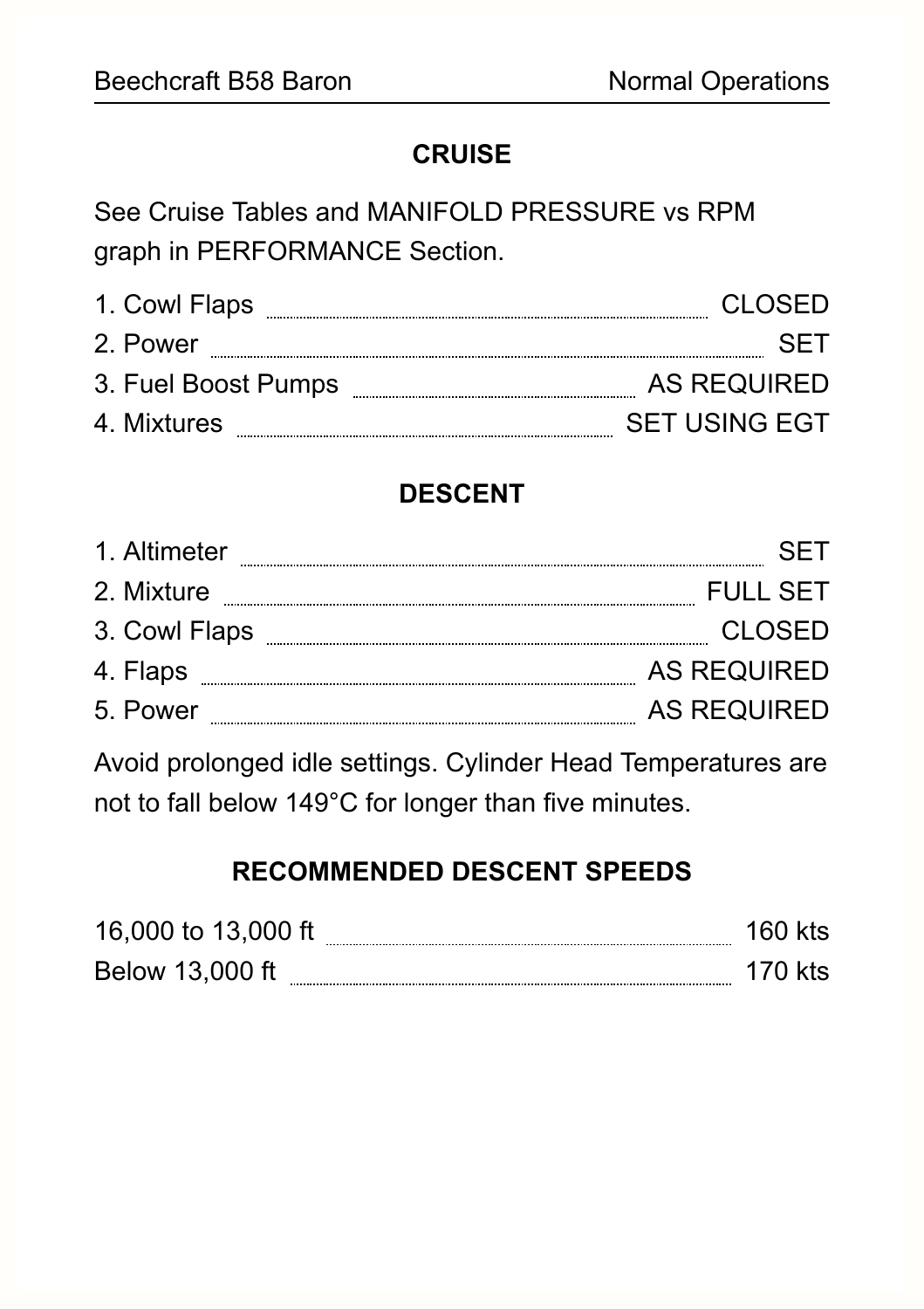## **LANDING**

|                                                         | 1. Seat Belts and Shoulder Harnesses FASTENED                       |
|---------------------------------------------------------|---------------------------------------------------------------------|
| 2. Fuel Selector Valves <b>Election</b> Selector Malves | <b>SELECT FULLER TANK</b>                                           |
|                                                         | 3. Fuel Boost Pumps _____________ OFF, OR LOW AS PER OAT            |
|                                                         | 4. Cowl Flaps <b>Example 2018</b> AS REQUIRED                       |
| 5. Mixture Controls                                     |                                                                     |
|                                                         | APPROACH (15°) below 152 kts                                        |
|                                                         | 7. Landing Gear <b>Manual Strategy Community</b> DOWN below 152 kts |
| 8. Landing Lights                                       | ON                                                                  |
| 9. Flaps                                                |                                                                     |
|                                                         | 10. Airs ESTABLISH NORMAL LANDING APPROACH SPEED                    |
| 11. Propellers                                          | <b>HIGH RPM</b>                                                     |

## **BALKED LANDING**

| 1. Propellers   | <b>HIGH RPM</b>          |
|-----------------|--------------------------|
| 2. Power        | <b>MAXIMUM ALLOWABLE</b> |
| 3. Airspeed     | 95 kts                   |
| 4. Flaps        |                          |
| 5. Landing Gear |                          |
| 6. Cowl Flaps   | <b>AS REQUIRED</b>       |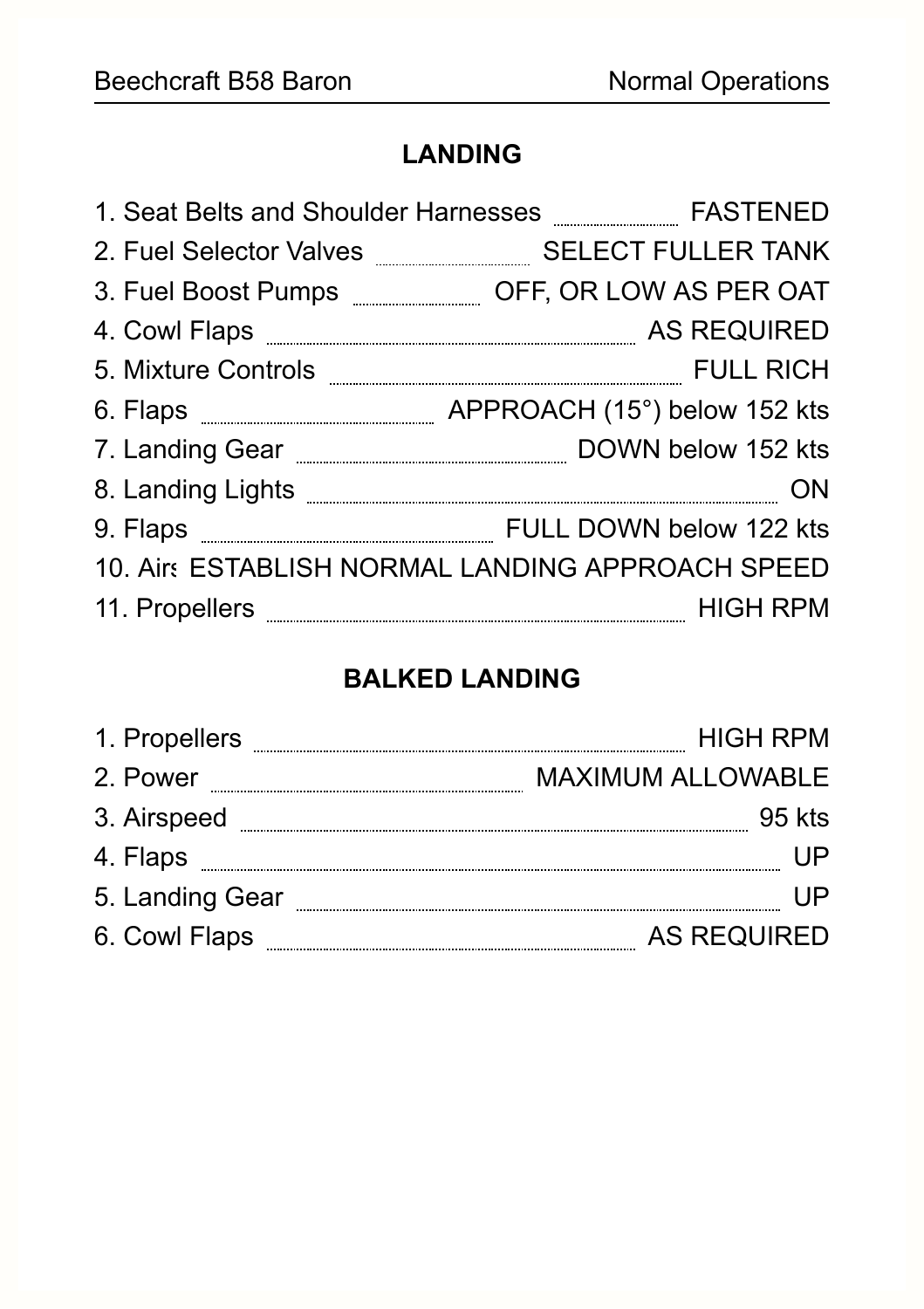# **AFTER LANDING**

| <b>AS REQUIRED</b> |
|--------------------|
|                    |
| <b>SET TO ZERO</b> |
| OPEN               |
| <b>AS REQUIRED</b> |
|                    |

#### **SHUTDOWN**

| 1. Parking Brake                                  |                     |
|---------------------------------------------------|---------------------|
| 2. Propellers                                     | <b>HIGH RPM</b>     |
| 3. Throttles                                      | <b>1000 RPM</b>     |
| 4. Fuel Boost Pumps                               | OFF                 |
| 5. Electrical and Avionics Equipment              | OFF                 |
| 6. Mixture Controls                               | <b>IDLE CUT-OFF</b> |
| 7. Magneto/Start Switches OFF, AFTER ENGINES STOP |                     |
| 8. Battery and Alternator Switches                |                     |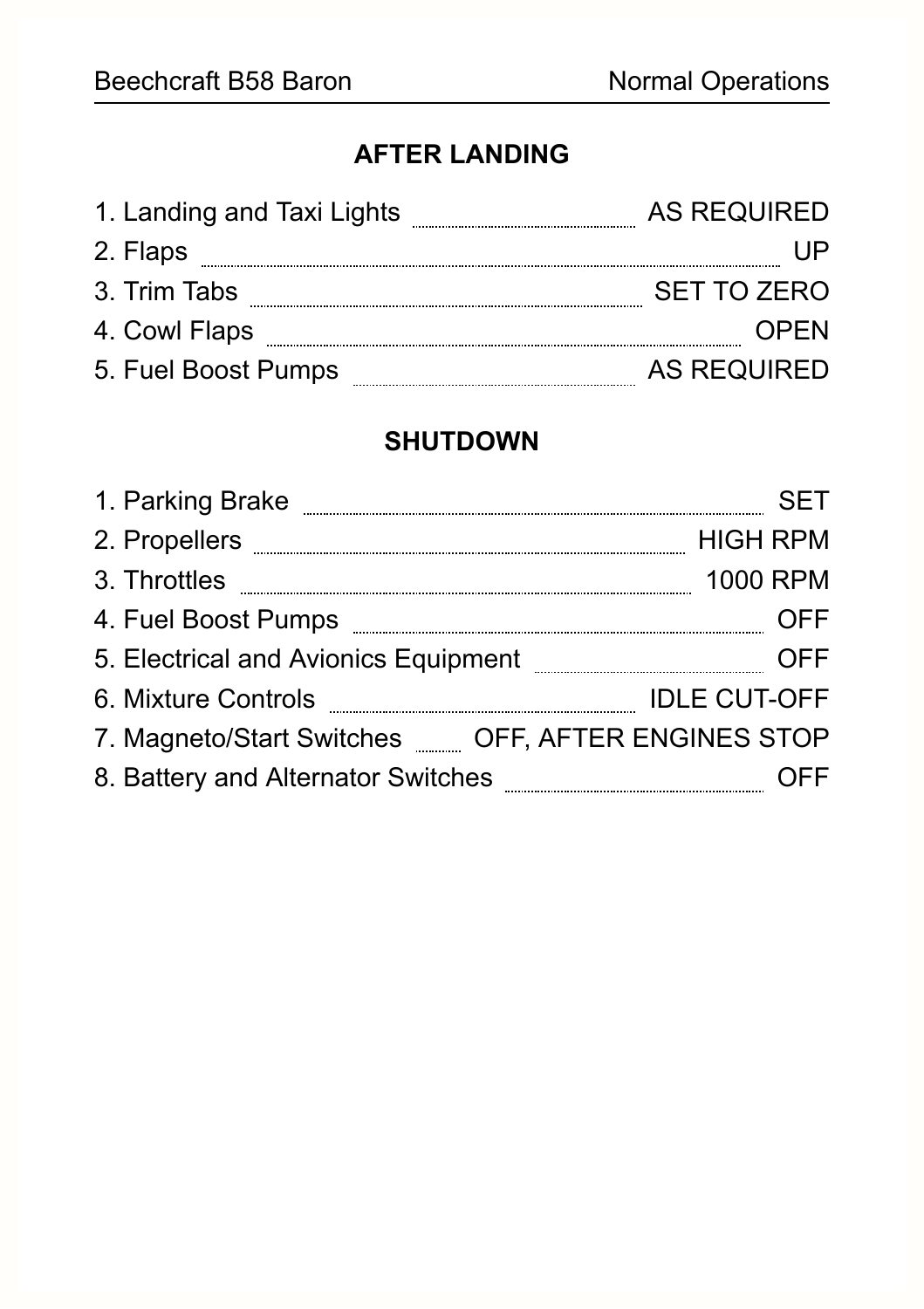# **ENGINE FAILURE DURING GROUND ROLL**

| 1. Throttles                                       | CLOSED             |
|----------------------------------------------------|--------------------|
| 2. Braking                                         | <b>MAXIMUM</b>     |
| 3. Fuel Selectors                                  | $() \vdash \vdash$ |
| 4. Battery, Alternator, and Magneto/Start Switches | OFF.               |

#### **NOTE**

Braking effectiveness is improved if the brakes are not locked.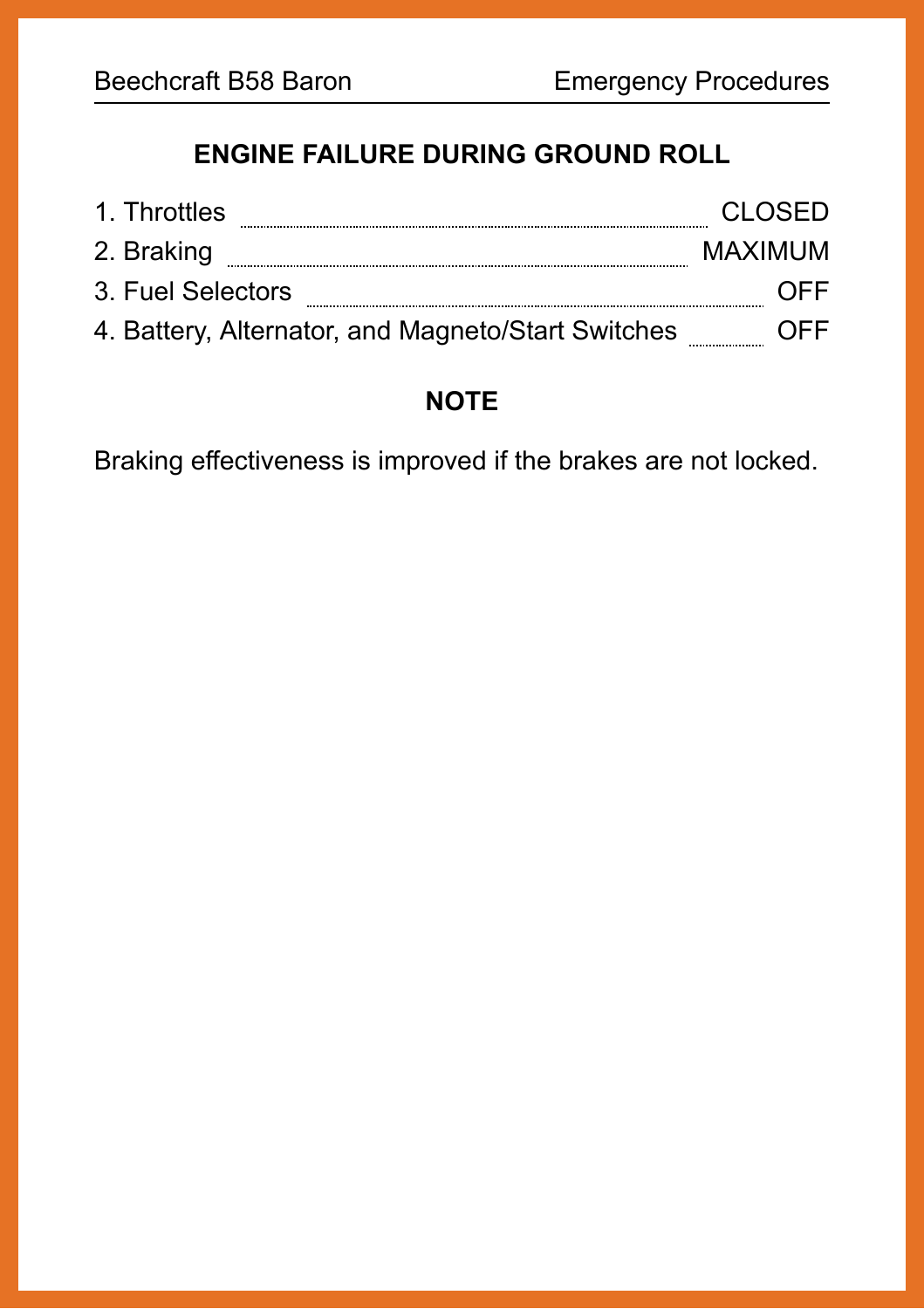#### **ENGINE FAILURE AFTER LIFT-OFF AND IN FLIGHT**

An immediate landing is advisable regardless of takeoff weight. Continued flight requires immediate pilot response to the following procedures.

| 1. Landing Gear and Flaps <b>[200]</b> [20] [20] [20] UP                                                                 |  |
|--------------------------------------------------------------------------------------------------------------------------|--|
| 2. Throttle (inoperative engine) <b>Manual Economist CLOSED</b>                                                          |  |
| 3. Propeller (inoperative engine) <b>Manual According the FEATHER</b>                                                    |  |
| 4. Power (operative engine) <b>Manual Enginement AS REQUIRED</b>                                                         |  |
| <b>E MAINTAIN 100kts MAX UNTIL OBSTACLES ARE CLEARED</b>                                                                 |  |
| After positive control of the airplane is established:                                                                   |  |
| 6. Inoperative engine <b>Election</b> SECURE                                                                             |  |
| a. Mixture Control - IDLE CUT-OFF                                                                                        |  |
| b. Fuel Selector - OFF                                                                                                   |  |
| c. Fuel Boost Pump - OFF                                                                                                 |  |
| d. Magneto/Start Switch - OFF                                                                                            |  |
| e. Alternator Switch - OFF                                                                                               |  |
| f. Cowl Flaps - CLOSED                                                                                                   |  |
| 7. Electrical Load <b>Electrical</b> Analysis and Telectrical Analysis and Telectrical Analysis and Telectrical Analysis |  |
| Maximum load of 60 amps on remaining engine. Reduce                                                                      |  |

electrical loar if voltmeter indicates less than 28 volts.

#### **NOTE**

The most important aspect of engine failure is the necessity to maintain lateral and directional control. If airspeed is below 84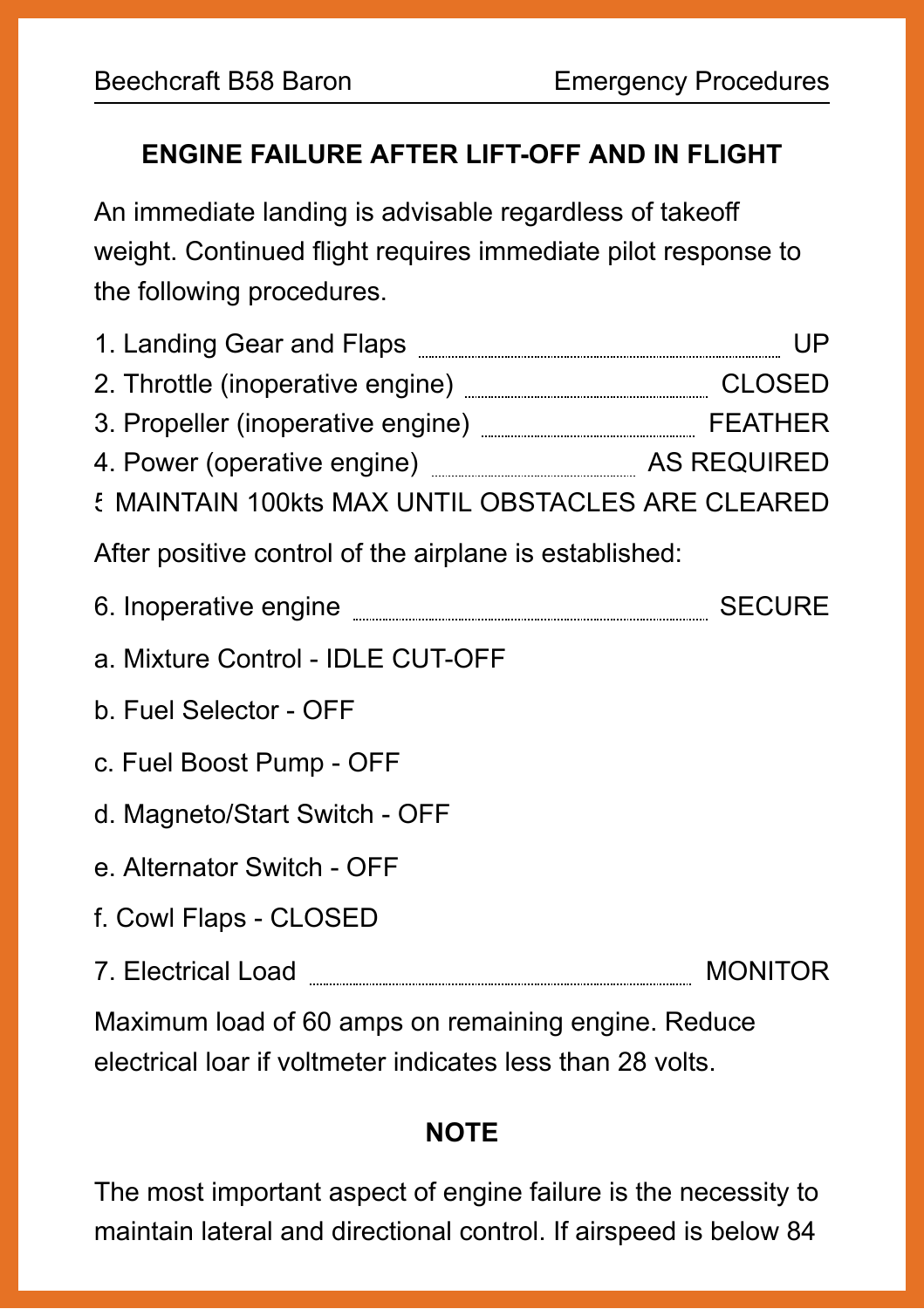## **AIR START**

#### **CAUTION**

# The pilot should determine the reason for engine failure before attempting an airstart

| 1. Fuel Selector Valve |                                                                                                                                                                                                                                          |
|------------------------|------------------------------------------------------------------------------------------------------------------------------------------------------------------------------------------------------------------------------------------|
|                        | SET approximately 1/4 travel                                                                                                                                                                                                             |
|                        | 3. Mixture Control <b>Election</b> Control <b>Election</b> Control Control Control Control Control Control Control Control Control Control Control Control Control Control Control Control Control Control Control Control Control Contr |
| 4. Fuel Boost Pump     | LOW                                                                                                                                                                                                                                      |
| 5. Magnetos            | <b>CHECK ON</b>                                                                                                                                                                                                                          |
|                        | 6. Propeller MOVE CONTROL TO REACH 600 RPM                                                                                                                                                                                               |
|                        | ADJUST THROTTLE, PROPELLER and MIXTURE                                                                                                                                                                                                   |
|                        | OFF                                                                                                                                                                                                                                      |
| 9. Oil Pressure        | <b>CHECK</b>                                                                                                                                                                                                                             |
| 10. Alternator Switch  | ON                                                                                                                                                                                                                                       |
|                        | 11. Warm Up <b>EXECUTE</b> (1500 RPM and 15 inch Hg)                                                                                                                                                                                     |

## **EMERGENCY DESCENT**

| 1. Throttles    | CLOSED         |
|-----------------|----------------|
| 2. Propellers   | 2700 RPM       |
| 3. Airspeed     | 152 kts        |
| 4. Landing Gear | <b>DOWN</b>    |
| 5. Flaps        | APPROACH (15°) |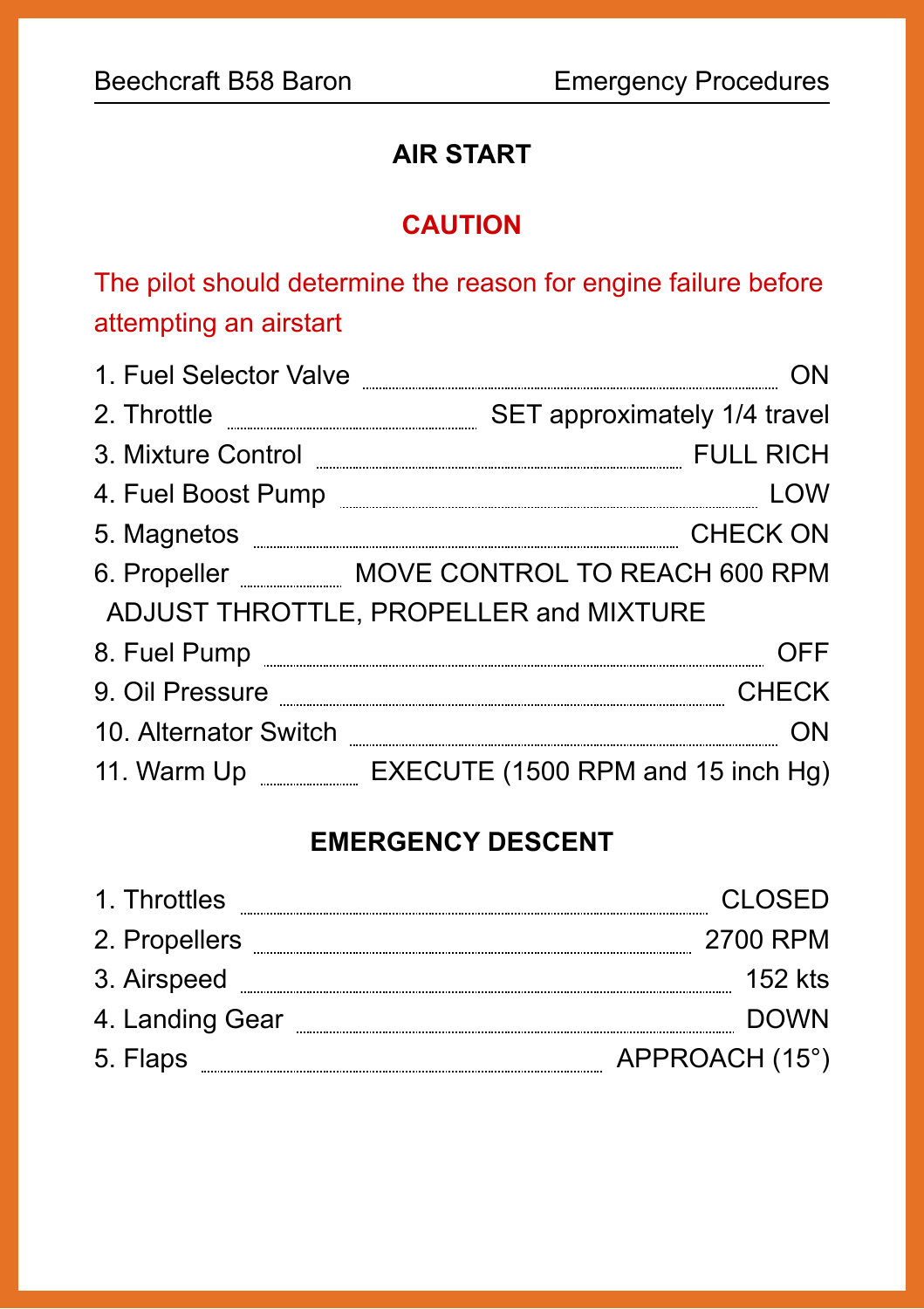#### **GLIDE**

| 1. Propellers   | <b>FFATHER</b>  |
|-----------------|-----------------|
| 2. Flaps        | $UP(0^{\circ})$ |
| 3. Landing Gear |                 |
| 4. Cowl Flaps   | <b>CLOSED</b>   |
| 5. Airspeed     | 115 kts         |

The glide ration in this configuration is approximately 2 nautical miles of gliding distance for each 1000 feet of altitude above terrain.

#### **GEAR-UP LANDING**

If possible, choose firm sod or foamed runway. When assured of reaching landing site:

| 1. Cowl Flaps       | <b>CLOSED</b>                                     |     |
|---------------------|---------------------------------------------------|-----|
| 2. Wing Flaps       | <b>AS DESIRED</b>                                 |     |
| 3. Throttles        | <b>CLOSED</b>                                     |     |
| 4. Fuel Selectors   |                                                   | OFF |
| 5. Mixture Controls | <b>IDLE CUT-OFF</b>                               |     |
|                     | 6. Battery, Alternator and Magneto/Start Switches | OFF |
| 7. Wings            | <b>KEEP LEVEL DURING TOUCHDOWN</b>                |     |
| 8. Airplane         | <b>CLEAR AS SOON AS POSSIBLE</b>                  |     |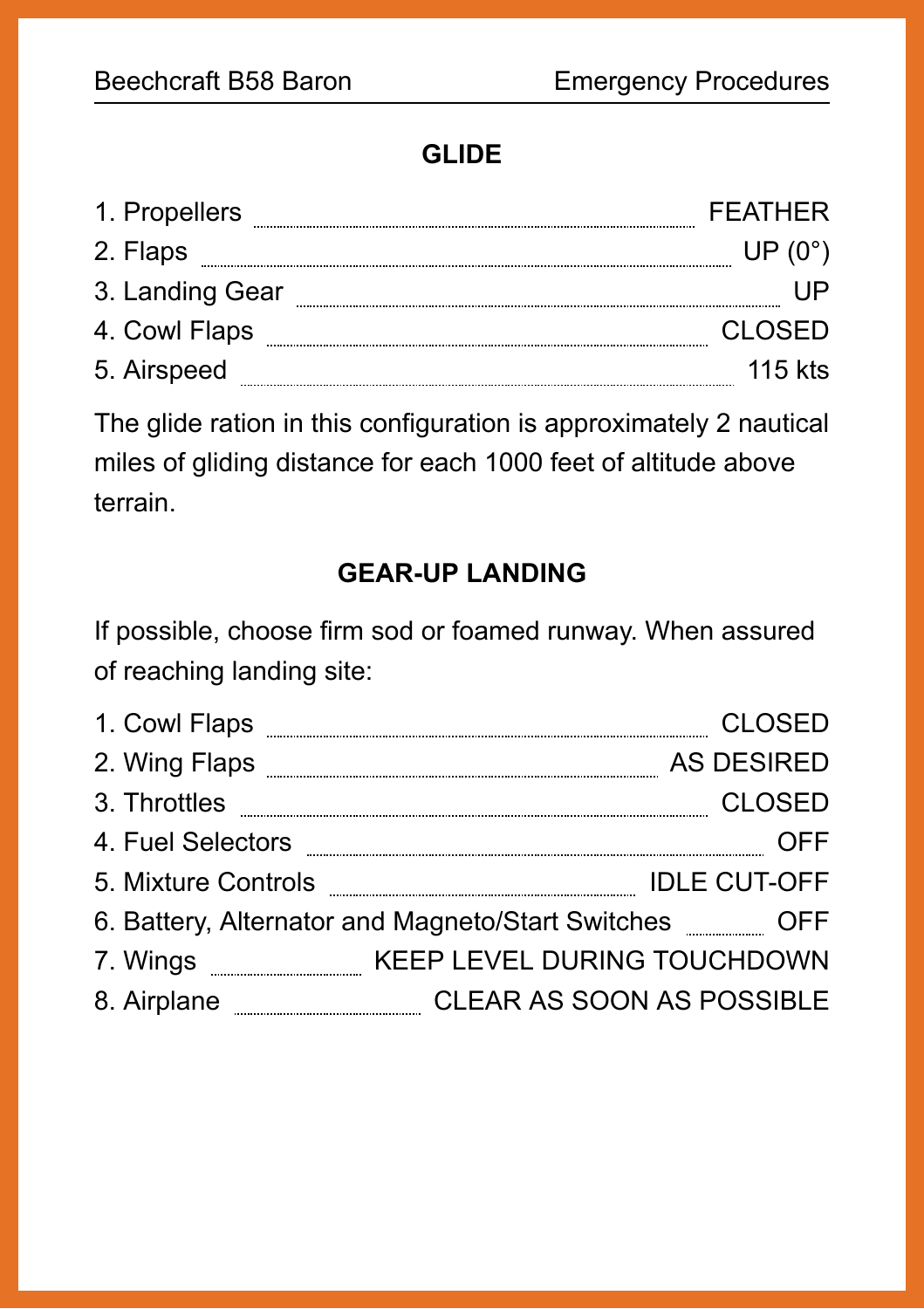#### **ONE-ENGINE-INOPERATIVE LANDING**

On final approach and when it is certain that the field can be reached:

| 1. Landing Gear                                             | <b>DOWN</b>    |
|-------------------------------------------------------------|----------------|
| 2. Flaps                                                    | APPROACH (15°) |
| 3. Airspeed                                                 | 95 kts         |
| 4. Power AS REQUIRED to maintain 800 ft/min rate of descent |                |
| When it is certain there is no possibility of go-around:    |                |

5. Flaps DOWN (30°)

# **ONE-ENGINE-INOPERATIVE GO-AROUND**

## **WARNING**

In any event, DO NOT attempt a one-engine-inoperative goaround after flaps have been fully extended.

| 1. Power        | MAXIMUM ALLOWABLE         |
|-----------------|---------------------------|
| 2. Landing Gear |                           |
| 3. Flaps        | $UP(0^{\circ})$           |
| 4. Airspeed     | MAINTAIN 100 KTS MINIMUM) |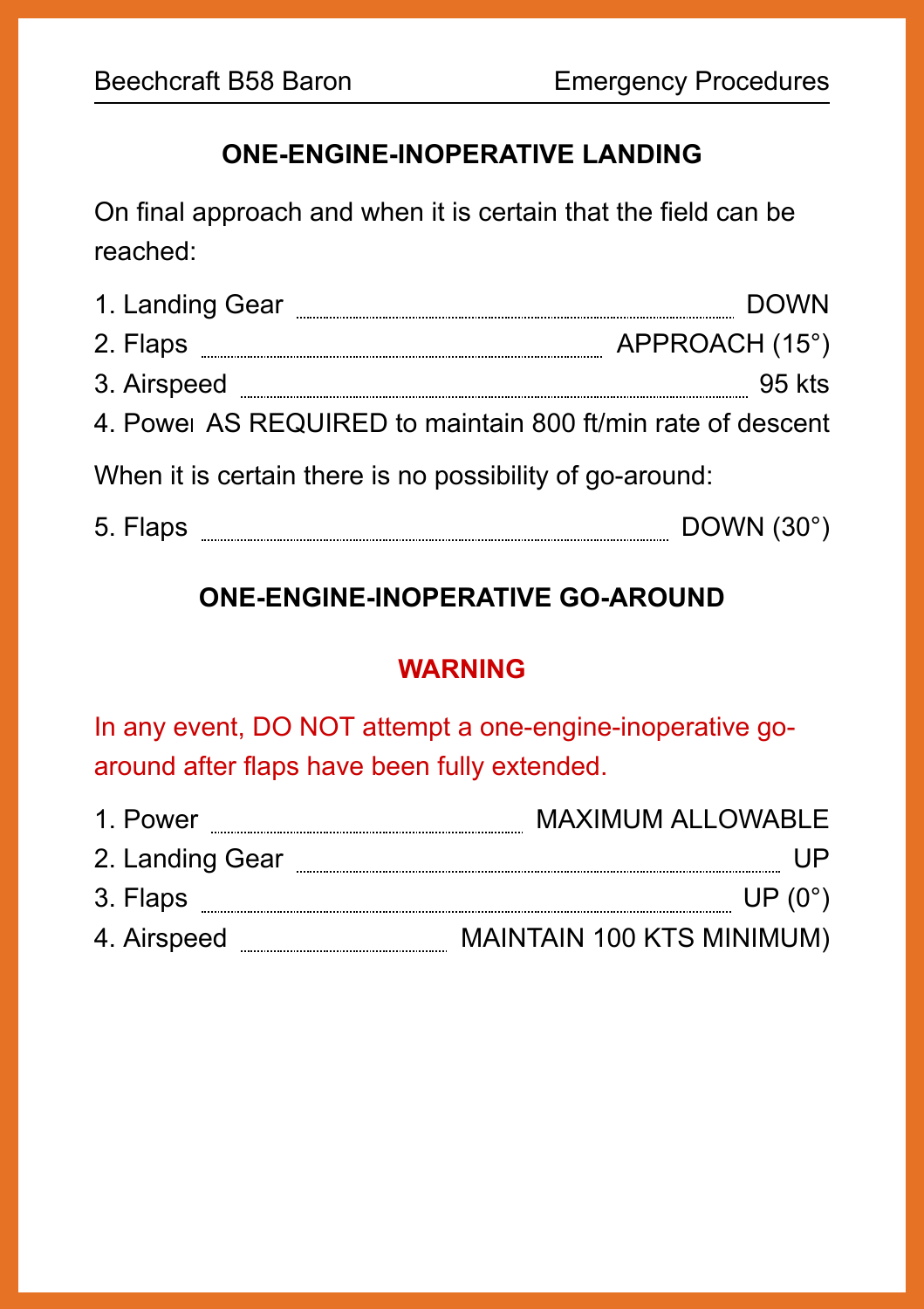## **REFERENCE SPEEDS**

| Vne - Never Exceed Speed                                                   | 223 KIAS        |
|----------------------------------------------------------------------------|-----------------|
| Vno - Max Operating Speed                                                  | <b>195 KIAS</b> |
| Va - Maneuvering Speed                                                     | <b>156 KIAS</b> |
| Vle - Max Landing Gear Extended Speed                                      | 152 KIAS        |
| Vlo - Max Landing Gear Operation Speed                                     | 152 KIAS        |
| Vfe - Maximum Flap Extended Speed (15°)                                    | 152 KIAS        |
| Vfe - Maximum Flap Extended Speed (30°)                                    | 122 KIAS        |
| Vmca - Single Engine Minimum Control Speed 84 KIAS                         |                 |
| Vx - Best Angle-of-Climb Speed                                             | 92 KIAS         |
| Vy - Best Rate-of-Climb Speed                                              | <b>105 KIAS</b> |
| Vyse - Single-Engine Best Rate-of-Climb Speed                              | <b>101 KIAS</b> |
| Maximum Glide Speed (5975 Pounds) <b>Maximum</b> Clide Speed (5975 Pounds) | <b>115 KIAS</b> |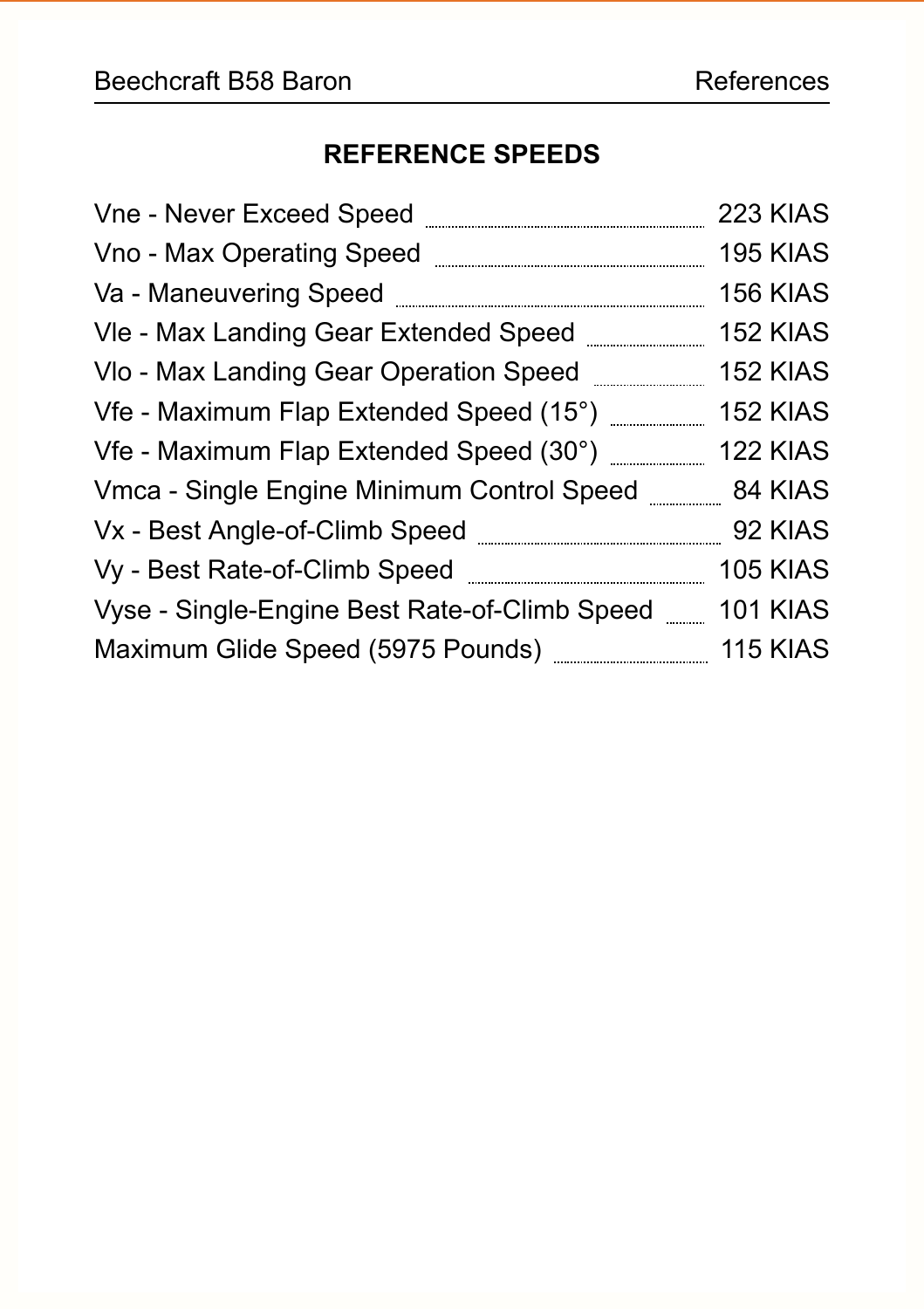# **MAXIMUM CRUISE POWER SETTINGS - 20° ROP - 25 IN.Hg @ 2500RPM**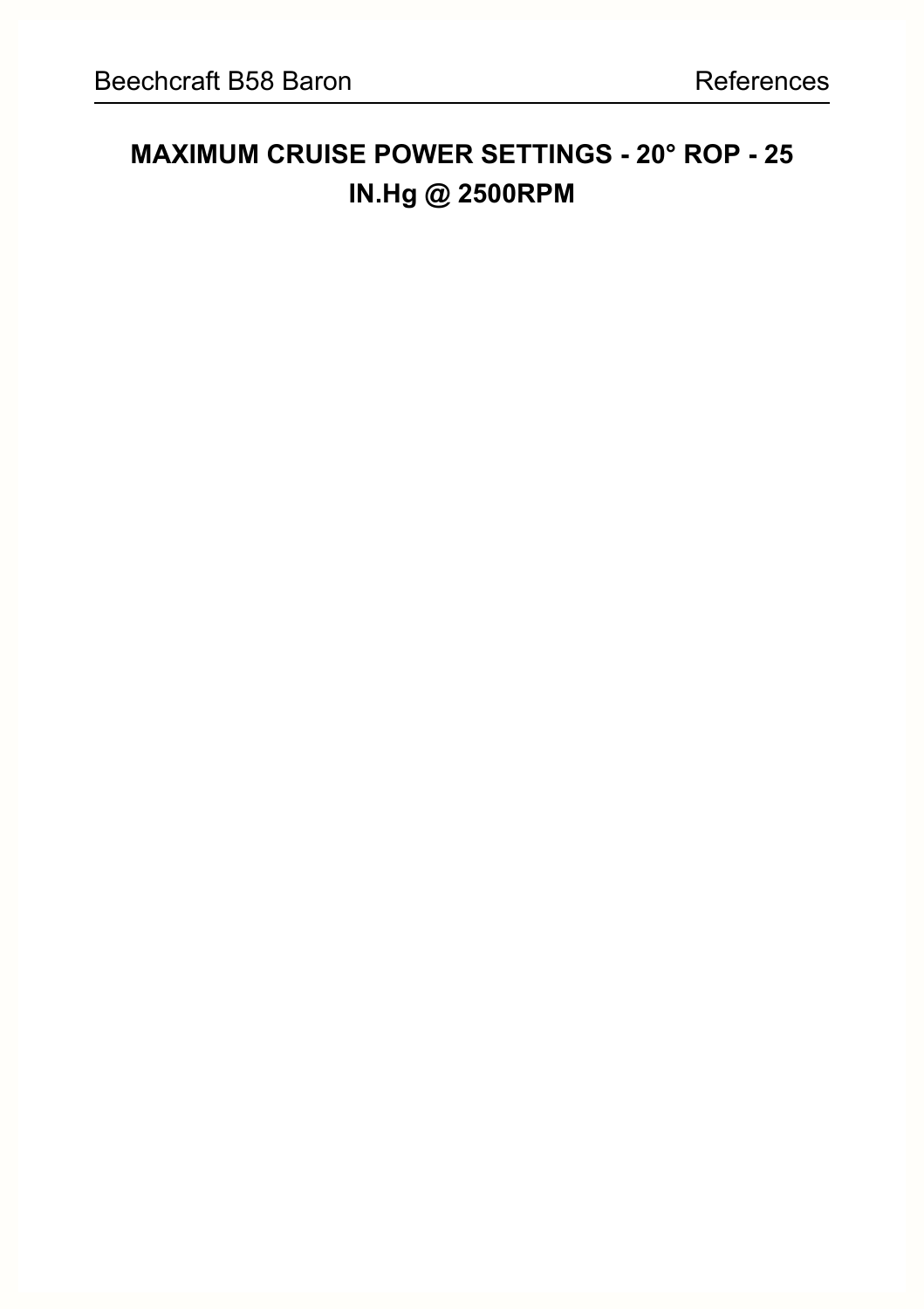| PRESS.            |                |             | MAN.   |                     | FUEL FLOW/    |                 |             |  |  |  |
|-------------------|----------------|-------------|--------|---------------------|---------------|-----------------|-------------|--|--|--|
| ALT.              |                | <b>IOAT</b> | PRESS. |                     | <b>ENGINE</b> | <b>AIRSPEED</b> |             |  |  |  |
| <b>FEET</b>       | $\overline{C}$ | $\circ$ F   | IN. HG | <b>PPH</b>          | <b>GPH</b>    | <b>KIAS</b>     | <b>KTAS</b> |  |  |  |
| <b>ISA - 20°C</b> |                |             |        |                     |               |                 |             |  |  |  |
| <b>SL</b>         | $-2$           | 29          | 25     | 101                 | 16.8          | 194             | 187         |  |  |  |
| 2000              | -6             | 22          | 25     | 105                 | 17.5          | 195             | 193         |  |  |  |
| 4000              | -9             | 15          | 25     | 109                 | 18.2          | 196             | 199         |  |  |  |
| 6000              | $-13$          | 8           | 24     | 106                 | 17.5          | 191             | 200         |  |  |  |
| 8000              | $-17$          | $\mathbf 1$ | 22     | 98                  | 16.3          | 184             | 198         |  |  |  |
| 10000             | $-21$          | $-6$        | 21     | 92                  | 15.3          | 177             | 196         |  |  |  |
| 12000             | $-25$          | $-14$       | 19     | 86                  | 14.3          | 169             | 194         |  |  |  |
| 14000             | $-29$          | $-21$       | 18     | 80                  | 13.3          | 162             | 191         |  |  |  |
| 16000             | $-33$          | $-28$       | 16     | 74                  | 12.3          | 154             | 187         |  |  |  |
|                   | <b>ISA</b>     |             |        |                     |               |                 |             |  |  |  |
| <b>SL</b>         | 18             | 65          | 25     | 98                  | 16.3          | 189             | 188         |  |  |  |
| 2000              | 15             | 58          | 25     | 101                 | 16.8          | 190             | 195         |  |  |  |
| 4000              | 11             | 51          | 25     | 105                 | 17.5          | 191             | 201         |  |  |  |
| 6000              | 7              | 44          | 24     | 102                 | 17.0          | 186             | 202         |  |  |  |
| 8000              | 3              | 37          | 22     | 95                  | 15.8          | 179             | 200         |  |  |  |
| 10000             | $-1$           | 30          | 21     | 89                  | 14.8          | 171             | 198         |  |  |  |
| 12000             | $-5$           | 23          | 19     | 83                  | 13.8          | 162             | 195         |  |  |  |
| 14000             | -9             | 15          | 18     | 77                  | 12.8          | 156             | 192         |  |  |  |
| 16000             | $-13$          | 8           | 16     | 72                  | 12.0          | 148             | 188         |  |  |  |
|                   |                |             |        | $ISA + 20^{\circ}C$ |               |                 |             |  |  |  |
| <b>SL</b>         | 38             | 101         | 25     | 95                  | 15.8          | 184             | 190         |  |  |  |
| 2000              | 35             | 94          | 25     | 98                  | 16.3          | 185             | 196         |  |  |  |
| 4000              | 31             | 88          | 25     | 101                 | 16.8          | 185             | 202         |  |  |  |
| 6000              | 27             | 81          | 24     | 98                  | 16.3          | 181             | 203         |  |  |  |
| 8000              | 23             | 73          | 22     | 92                  | 15.3          | 183             | 201         |  |  |  |
| 10000             | 19             | 66          | 21     | 86                  | 14.3          | 166             | 199         |  |  |  |
| 12000             | 15             | 59          | 19     | 80                  | 13.3          | 159             | 196         |  |  |  |
| 14000             | 11             | 51          | 18     | 75                  | 12.5          | 151             | 193         |  |  |  |
| 16000             | $\overline{7}$ | 44          | 16     | 70                  | 11.7          | 143             | 188         |  |  |  |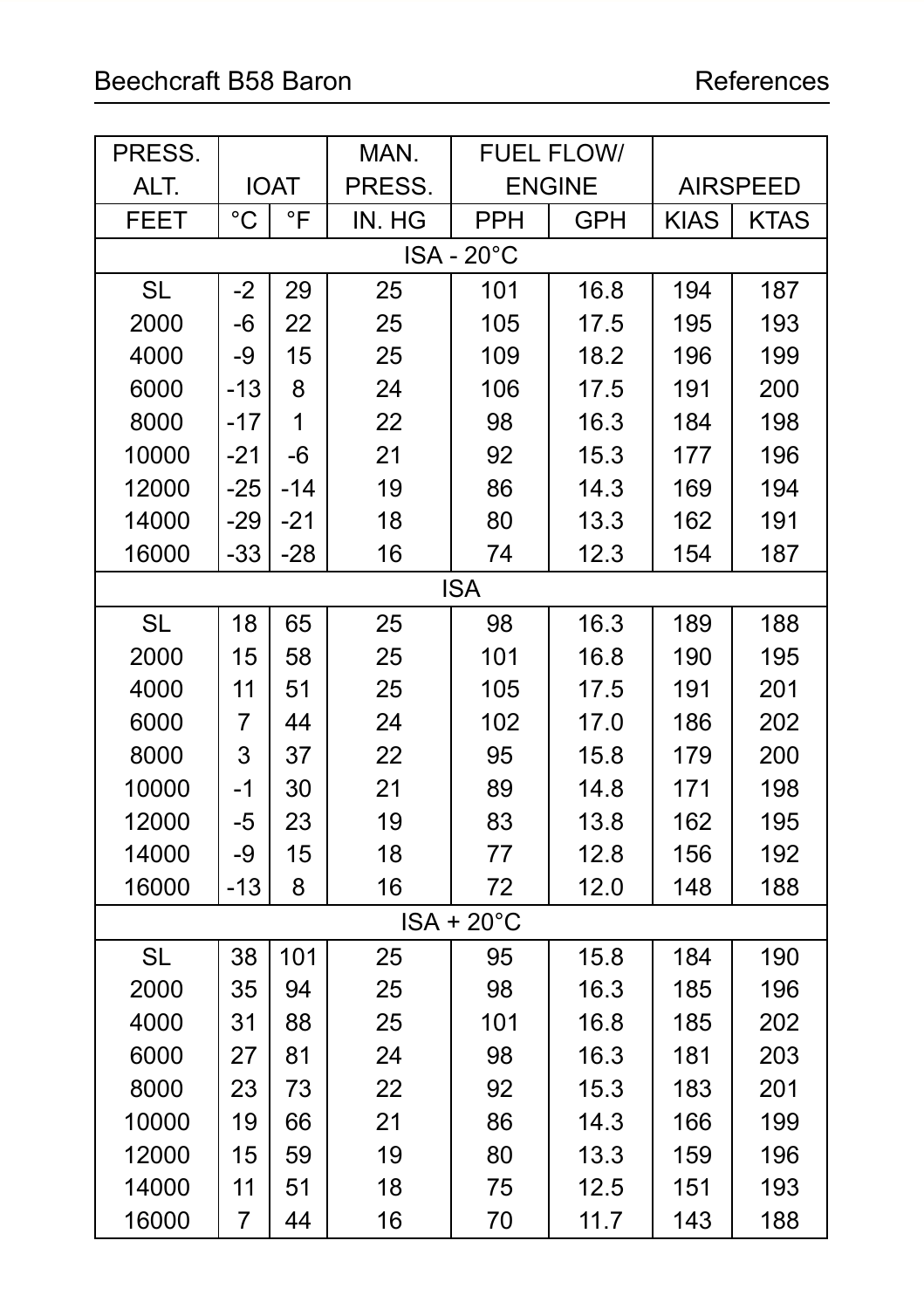# **RECOMMENDED CRUISE POWER SETTINGS - 20° LOP - 25 IN.Hg @ 2500RPM**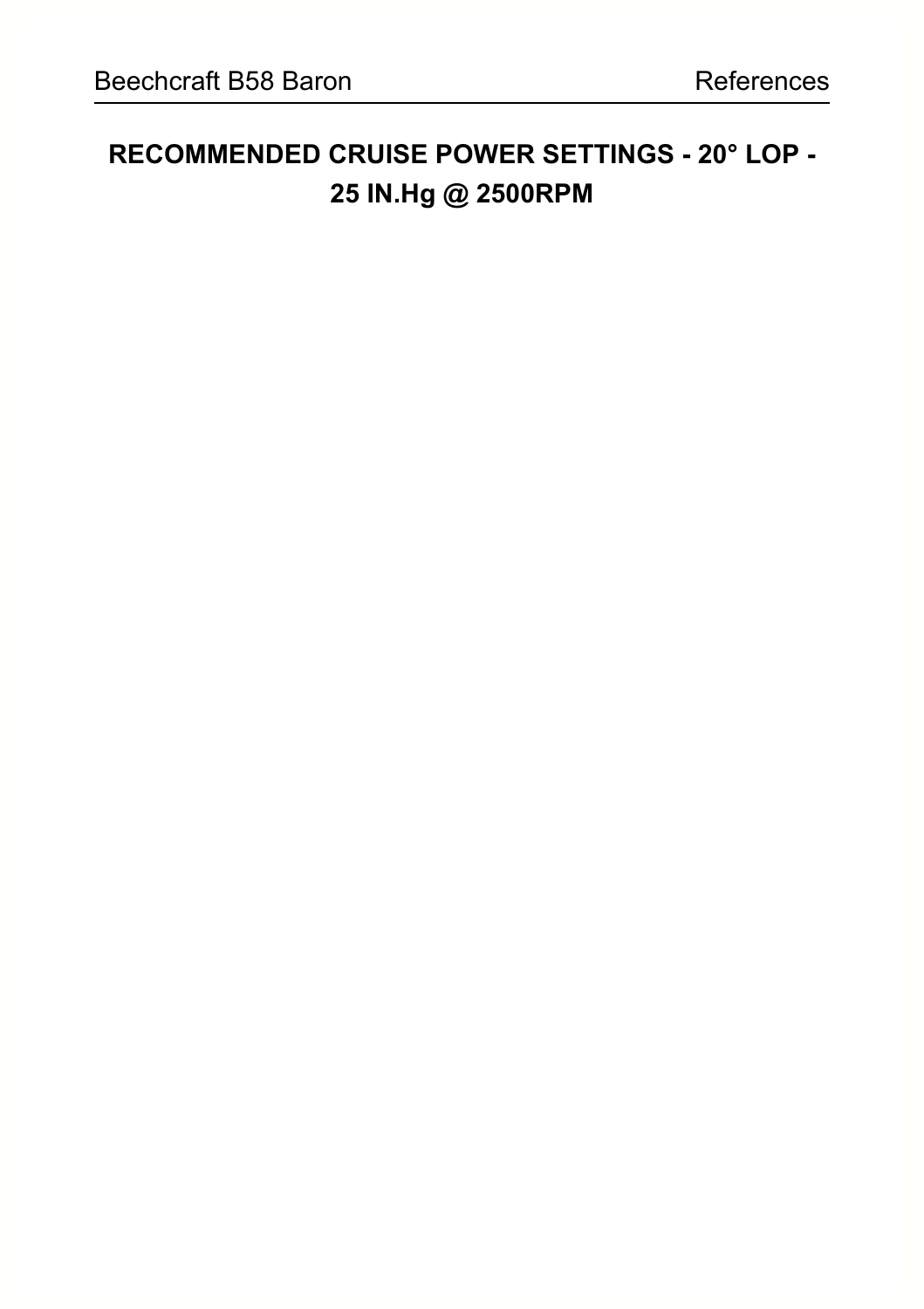| PRESS.            |                |              | MAN.   |                     | <b>FUEL FLOW/</b> |                 |             |  |  |  |
|-------------------|----------------|--------------|--------|---------------------|-------------------|-----------------|-------------|--|--|--|
| ALT.              |                | <b>IOAT</b>  | PRESS. |                     | <b>ENGINE</b>     | <b>AIRSPEED</b> |             |  |  |  |
| <b>FEET</b>       | $^{\circ}C$    | $\circ$ F    | IN. HG | <b>PPH</b>          | <b>GPH</b>        | <b>KIAS</b>     | <b>KTAS</b> |  |  |  |
| <b>ISA - 20°C</b> |                |              |        |                     |                   |                 |             |  |  |  |
| <b>SL</b>         | $-2$           | 29           | 25     | 87                  | 14.5              | 189             | 182         |  |  |  |
| 2000              | -6             | 22           | 25     | 91                  | 15.2              | 191             | 188         |  |  |  |
| 4000              | -9             | 15           | 25     | 94                  | 15.7              | 191             | 194         |  |  |  |
| 6000              | $-13$          | 8            | 24     | 91                  | 15.2              | 186             | 195         |  |  |  |
| 8000              | $-17$          | $\mathbf{1}$ | 22     | 84                  | 14.0              | 179             | 193         |  |  |  |
| 10000             | $-21$          | $-6$         | 21     | 78                  | 13.0              | 172             | 191         |  |  |  |
| 12000             | $-25$          | $-14$        | 19     | 72                  | 12.0              | 164             | 188         |  |  |  |
| 14000             | $-29$          | $-21$        | 18     | 67                  | 11.2              | 157             | 185         |  |  |  |
| 16000             | $-33$          | $-28$        | 16     | 62                  | 10.3              | 149             | 181         |  |  |  |
|                   | <b>ISA</b>     |              |        |                     |                   |                 |             |  |  |  |
| <b>SL</b>         | 18             | 65           | 25     | 84                  | 14.0              | 184             | 184         |  |  |  |
| 2000              | 15             | 58           | 25     | 87                  | 14.5              | 185             | 190         |  |  |  |
| 4000              | 11             | 51           | 25     | 91                  | 15.2              | 186             | 196         |  |  |  |
| 6000              | 7              | 44           | 24     | 88                  | 14.7              | 181             | 197         |  |  |  |
| 8000              | 3              | 37           | 22     | 81                  | 13.6              | 174             | 195         |  |  |  |
| 10000             | $-1$           | 30           | 21     | 75                  | 12.5              | 167             | 193         |  |  |  |
| 12000             | $-5$           | 23           | 19     | 70                  | 11.7              | 159             | 190         |  |  |  |
| 14000             | -9             | 15           | 18     | 65                  | 10.8              | 152             | 186         |  |  |  |
| 16000             | $-13$          | 8            | 16     | 60                  | 10.0              | 143             | 182         |  |  |  |
|                   |                |              |        | $ISA + 20^{\circ}C$ |                   |                 |             |  |  |  |
| <b>SL</b>         | 38             | 101          | 25     | 81                  | 13.5              | 179             | 185         |  |  |  |
| 2000              | 35             | 94           | 25     | 84                  | 14.0              | 180             | 191         |  |  |  |
| 4000              | 31             | 88           | 25     | 87                  | 14.5              | 181             | 197         |  |  |  |
| 6000              | 27             | 81           | 24     | 84                  | 14.0              | 176             | 198         |  |  |  |
| 8000              | 23             | 73           | 22     | 78                  | 13.0              | 169             | 195         |  |  |  |
| 10000             | 19             | 66           | 21     | 72                  | 12.0              | 161             | 193         |  |  |  |
| 12000             | 15             | 59           | 19     | 67                  | 11.2              | 154             | 190         |  |  |  |
| 14000             | 11             | 51           | 18     | 62                  | 10.3              | 146             | 187         |  |  |  |
| 16000             | $\overline{7}$ | 44           | 16     | 58                  | 9.7               | 138             | 182         |  |  |  |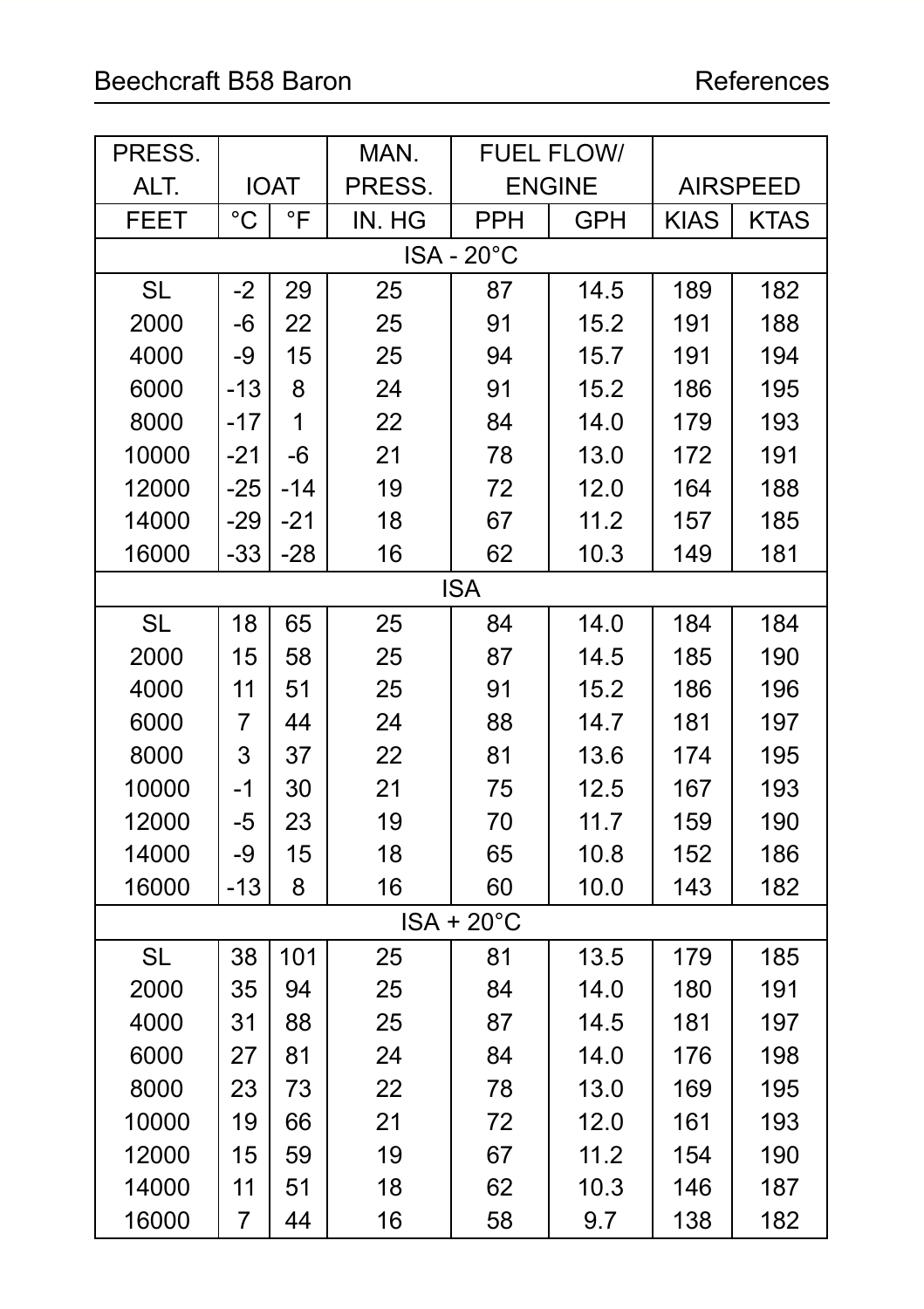# **RECOMMENDED CRUISE POWER SETTINGS - 20° ROP - 23 IN.Hg @ 2300RPM**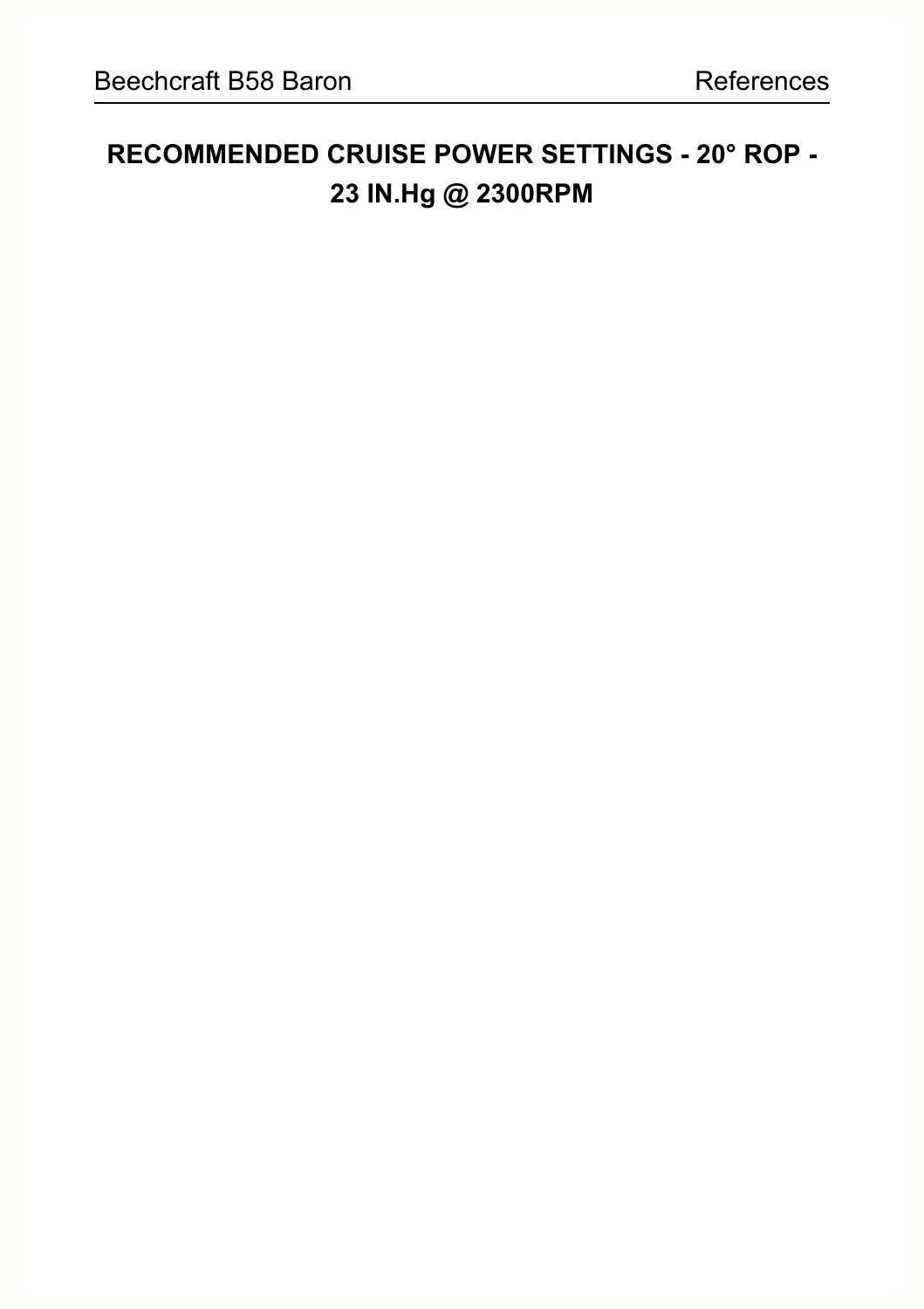# Beechcraft B58 Baron References

| PRESS.            |                |                | MAN.   |                     | <b>FUEL FLOW/</b> |                 |             |  |  |  |
|-------------------|----------------|----------------|--------|---------------------|-------------------|-----------------|-------------|--|--|--|
| ALT.              |                | <b>IOAT</b>    | PRESS. |                     | <b>ENGINE</b>     | <b>AIRSPEED</b> |             |  |  |  |
| <b>FEET</b>       | $^{\circ}C$    | $\overline{F}$ | IN. HG | PPH                 | <b>GPH</b>        | <b>KIAS</b>     | <b>KTAS</b> |  |  |  |
| <b>ISA - 20°C</b> |                |                |        |                     |                   |                 |             |  |  |  |
| <b>SL</b>         | $-2$           | 29             | 23     | 81                  | 13.5              | 176             | 170         |  |  |  |
| 2000              | $-6$           | 22             | 23     | 84                  | 14.0              | 178             | 176         |  |  |  |
| 4000              | $-9$           | 15             | 23     | 87                  | 14.5              | 179             | 182         |  |  |  |
| 6000              | $-13$          | 8              | 23     | 91                  | 15.2              | 180             | 188         |  |  |  |
| 8000              | $-17$          | $\mathbf 1$    | 22     | 89                  | 14.8              | 177             | 190         |  |  |  |
| 10000             | $-21$          | $-6$           | 21     | 94                  | 14.0              | 169             | 188         |  |  |  |
| 12000             | $-25$          | $-14$          | 19     | 78                  | 13.0              | 162             | 185         |  |  |  |
| 14000             | $-29$          | $-21$          | 18     | 73                  | 12.2              | 154             | 182         |  |  |  |
| 16000             | $-33$          | $-28$          | 16     | 68                  | 11.3              | 146             | 178         |  |  |  |
|                   | <b>ISA</b>     |                |        |                     |                   |                 |             |  |  |  |
| <b>SL</b>         | 18             | 65             | 23     | 78                  | 13.0              | 171             | 171         |  |  |  |
| 2000              | 15             | 58             | 23     | 81                  | 13.5              | 173             | 177         |  |  |  |
| 4000              | 11             | 51             | 23     | 85                  | 14.2              | 174             | 183         |  |  |  |
| 6000              | 7              | 44             | 23     | 88                  | 14.7              | 175             | 190         |  |  |  |
| 8000              | 3              | 37             | 22     | 87                  | 14.5              | 171             | 192         |  |  |  |
| 10000             | $-1$           | 30             | 21     | 81                  | 13.5              | 164             | 189         |  |  |  |
| 12000             | $-5$           | 23             | 19     | 76                  | 13.5              | 156             | 186         |  |  |  |
| 14000             | -9             | 15             | 18     | 71                  | 11.8              | 149             | 183         |  |  |  |
| 16000             | $-13$          | 8              | 16     | 66                  | 11.0              | 140             | 178         |  |  |  |
|                   |                |                |        | $ISA + 20^{\circ}C$ |                   |                 |             |  |  |  |
| <b>SL</b>         | 38             | 101            | 23     | 76                  | 12.7              | 166             | 171         |  |  |  |
| 2000              | 35             | 94             | 23     | 79                  | 13.2              | 168             | 178         |  |  |  |
| 4000              | 31             | 88             | 23     | 82                  | 13.7              | 169             | 184         |  |  |  |
| 6000              | 27             | 81             | 23     | 85                  | 14.2              | 169             | 191         |  |  |  |
| 8000              | 23             | 73             | 22     | 84                  | 14.0              | 166             | 193         |  |  |  |
| 10000             | 19             | 66             | 21     | 78                  | 13.0              | 159             | 190         |  |  |  |
| 12000             | 15             | 59             | 19     | 73                  | 12.2              | 151             | 187         |  |  |  |
| 14000             | 11             | 51             | 18     | 68                  | 11.3              | 143             | 182         |  |  |  |
| 16000             | $\overline{7}$ | 44             | 16     | 64                  | 10.7              | 135             | 178         |  |  |  |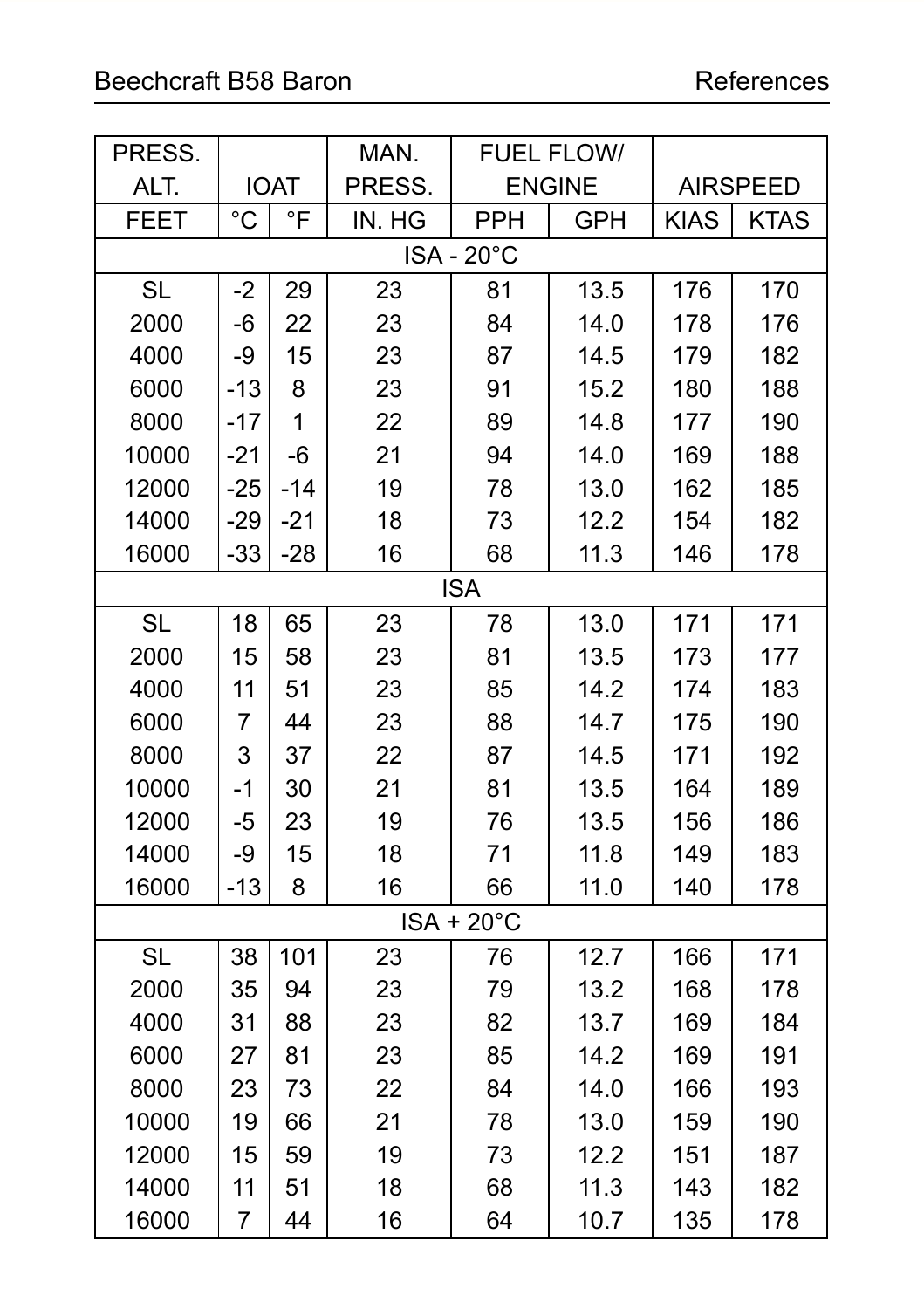# **RECOMMENDED CRUISE POWER SETTINGS - 20° LOP - 23 IN.Hg @ 2300RPM**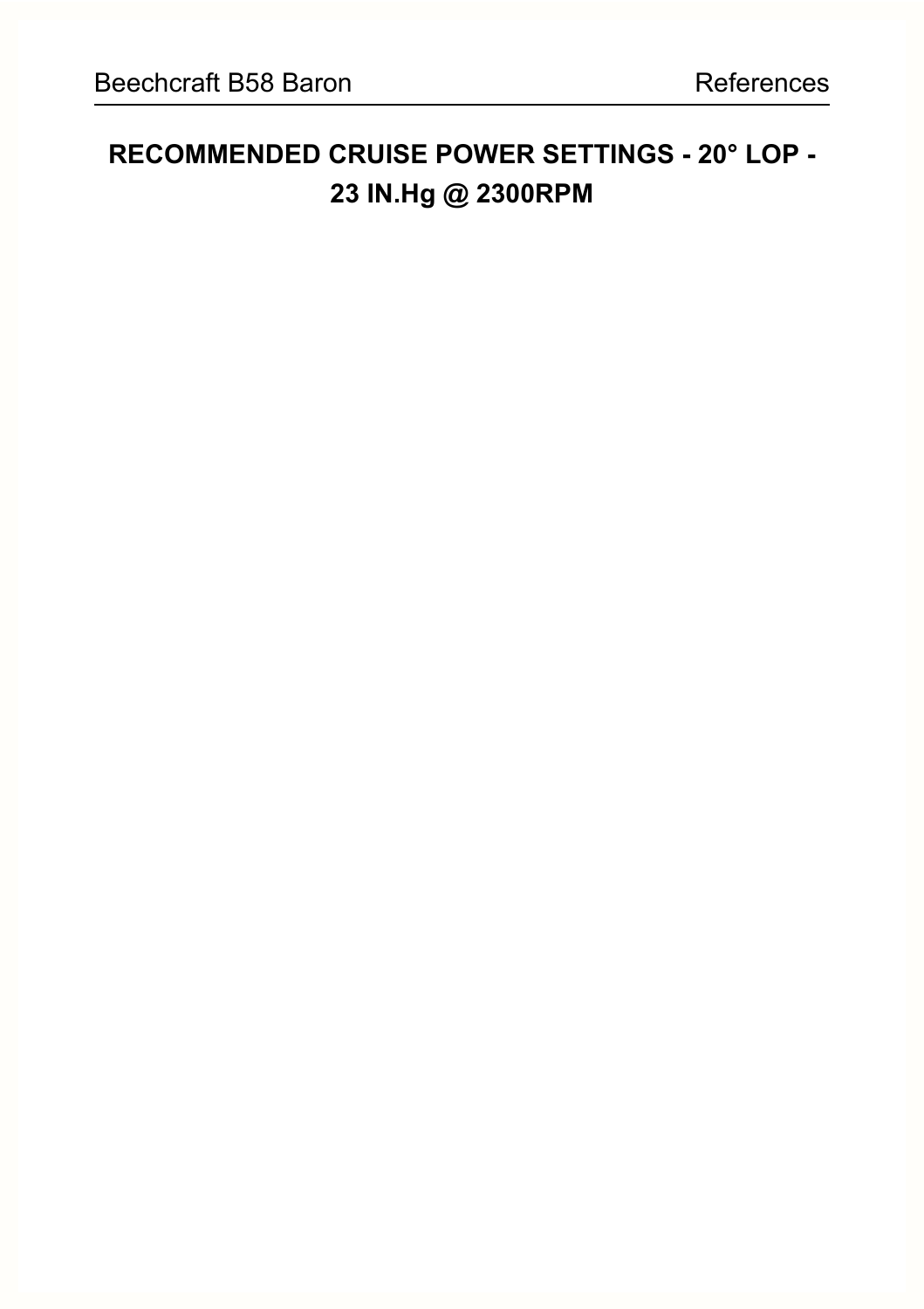# Beechcraft B58 Baron References

| PRESS.            |                |             | MAN.   |                     | <b>FUEL FLOW/</b> |                 |             |  |  |
|-------------------|----------------|-------------|--------|---------------------|-------------------|-----------------|-------------|--|--|
| ALT.              |                | <b>IOAT</b> | PRESS. |                     | <b>ENGINE</b>     | <b>AIRSPEED</b> |             |  |  |
| <b>FEET</b>       | $^{\circ}C$    | $\circ$ F   | IN. HG | <b>PPH</b>          | <b>GPH</b>        | <b>KIAS</b>     | <b>KTAS</b> |  |  |
| <b>ISA - 20°C</b> |                |             |        |                     |                   |                 |             |  |  |
| <b>SL</b>         | $-2$           | 29          | 23     | 67                  | 11.2              | 171             | 164         |  |  |
| 2000              | $-6$           | 22          | 23     | 70                  | 11.7              | 172             | 170         |  |  |
| 4000              | -9             | 15          | 23     | 73                  | 12.2              | 173             | 176         |  |  |
| 6000              | $-13$          | 8           | 23     | 76                  | 12.7              | 174             | 182         |  |  |
| 8000              | $-17$          | 1           | 22     | 75                  | 12.5              | 171             | 184         |  |  |
| 10000             | $-21$          | $-6$        | 21     | 69                  | 11.5              | 164             | 182         |  |  |
| 12000             | $-25$          | $-14$       | 19     | 64                  | 10.7              | 156             | 179         |  |  |
| 14000             | $-29$          | $-21$       | 18     | 60                  | 10.0              | 149             | 176         |  |  |
| 16000             | $-33$          | $-28$       | 16     | 55                  | 9.3               | 140             | 171         |  |  |
|                   | <b>ISA</b>     |             |        |                     |                   |                 |             |  |  |
| <b>SL</b>         | 18             | 65          | 23     | 64                  | 10.7              | 166             | 165         |  |  |
| 2000              | 15             | 58          | 23     | 67                  | 11.2              | 167             | 171         |  |  |
| 4000              | 11             | 51          | 23     | 70                  | 11.7              | 168             | 177         |  |  |
| 6000              | 7              | 44          | 23     | 73                  | 12.2              | 169             | 184         |  |  |
| 8000              | 3              | 37          | 22     | 72                  | 12.0              | 166             | 185         |  |  |
| 10000             | $-1$           | 30          | 21     | 67                  | 11.2              | 158             | 183         |  |  |
| 12000             | $-5$           | 23          | 19     | 62                  | 10.3              | 151             | 180         |  |  |
| 14000             | -9             | 15          | 18     | 58                  | 9.7               | 143             | 176         |  |  |
| 16000             | $-13$          | 8           | 16     | 54                  | 9.0               | 135             | 171         |  |  |
|                   |                |             |        | $ISA + 20^{\circ}C$ |                   |                 |             |  |  |
| <b>SL</b>         | 38             | 101         | 23     | 62                  | 10.3              | 161             | 166         |  |  |
| 2000              | 35             | 94          | 23     | 65                  | 10.8              | 162             | 172         |  |  |
| 4000              | 31             | 88          | 23     | 68                  | 11.3              | 163             | 178         |  |  |
| 6000              | 27             | 81          | 23     | 70                  | 11.7              | 164             | 184         |  |  |
| 8000              | 23             | 73          | 22     | 69                  | 11.5              | 160             | 186         |  |  |
| 10000             | 19             | 66          | 21     | 64                  | 10.7              | 153             | 182         |  |  |
| 12000             | 15             | 59          | 19     | 60                  | 10.0              | 145             | 180         |  |  |
| 14000             | 11             | 51          | 18     | 55                  | 9.3               | 137             | 175         |  |  |
| 16000             | $\overline{7}$ | 44          | 16     | 52                  | 8.7               | 128             | 169         |  |  |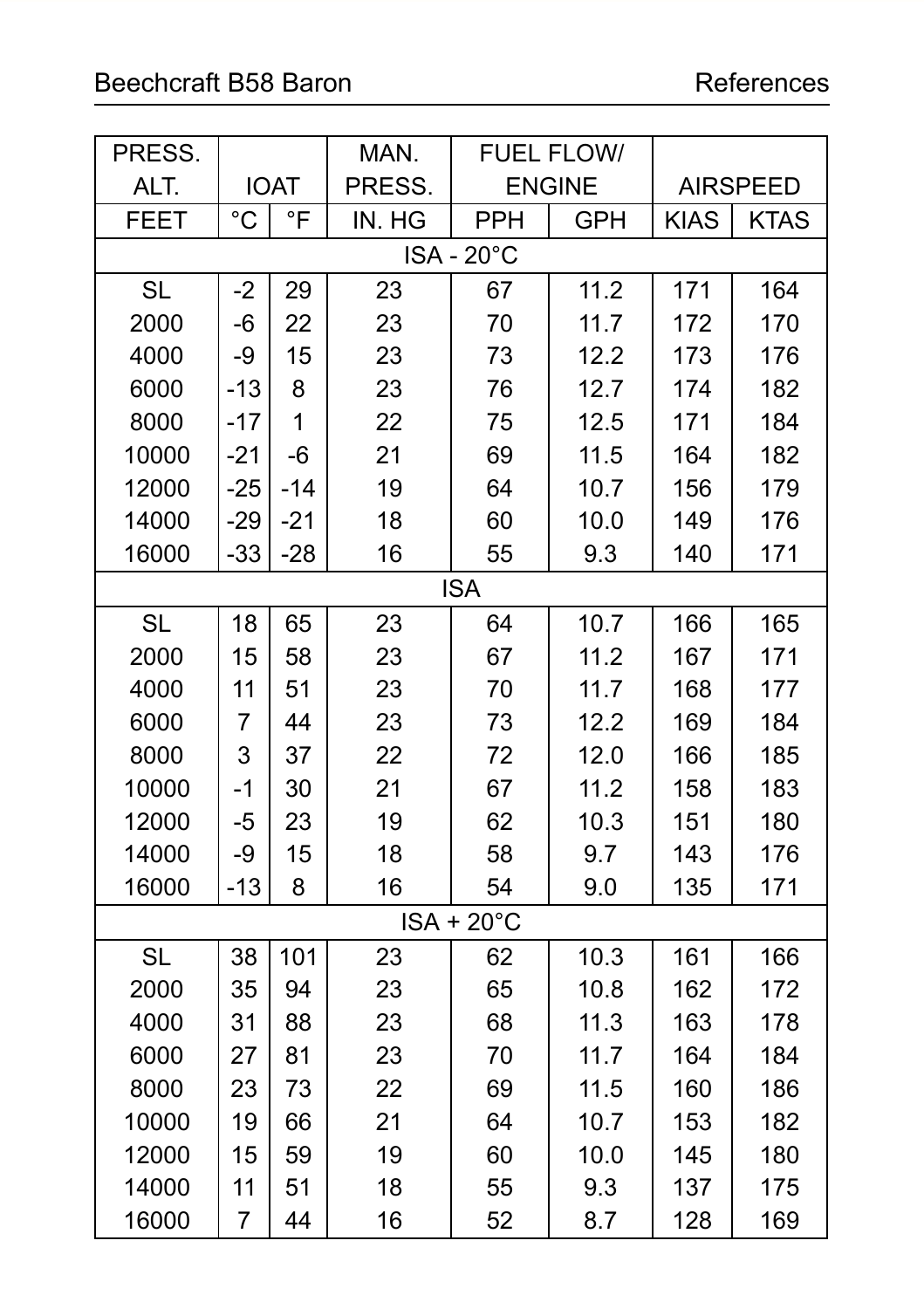# **RECOMMENDED CRUISE POWER SETTINGS - 20° ROP - 25 IN.Hg @ 2100RPM**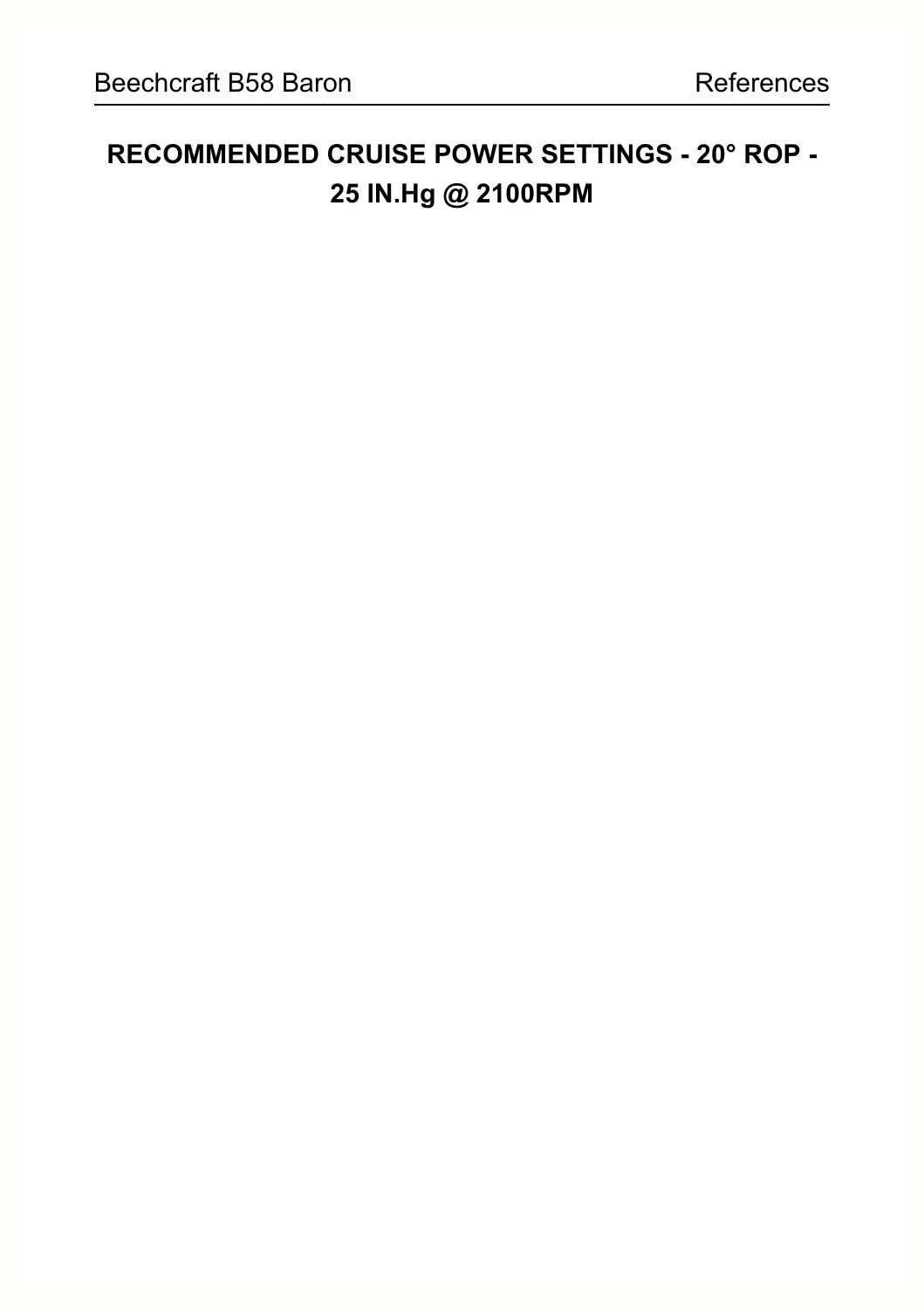# Beechcraft B58 Baron References

| PRESS.            |                |             | MAN.   |                     | <b>FUEL FLOW/</b> |                 |             |  |  |  |
|-------------------|----------------|-------------|--------|---------------------|-------------------|-----------------|-------------|--|--|--|
| ALT.              |                | <b>IOAT</b> | PRESS. |                     | <b>ENGINE</b>     | <b>AIRSPEED</b> |             |  |  |  |
| <b>FEET</b>       | $^{\circ}C$    | $\circ$ F   | IN. HG | <b>PPH</b>          | <b>GPH</b>        | <b>KIAS</b>     | <b>KTAS</b> |  |  |  |
| <b>ISA - 20°C</b> |                |             |        |                     |                   |                 |             |  |  |  |
| <b>SL</b>         | $-2$           | 29          | 25     | 79                  | 13.2              | 175             | 168         |  |  |  |
| 2000              | $-6$           | 22          | 25     | 82                  | 13.7              | 176             | 174         |  |  |  |
| 4000              | -9             | 15          | 25     | 85                  | 14.2              | 176             | 180         |  |  |  |
| 6000              | $-13$          | 8           | 24     | 83                  | 13.8              | 173             | 181         |  |  |  |
| 8000              | $-17$          | 1           | 22     | 78                  | 13.0              | 166             | 179         |  |  |  |
| 10000             | $-21$          | $-6$        | 21     | 73                  | 12.2              | 158             | 176         |  |  |  |
| 12000             | $-25$          | $-14$       | 19     | 68                  | 11.3              | 151             | 173         |  |  |  |
| 14000             | $-29$          | $-21$       | 18     | 64                  | 10.7              | 143             | 169         |  |  |  |
| 16000             | $-33$          | $-28$       | 16     | 60                  | 10.0              | 135             | 164         |  |  |  |
|                   |                |             |        | <b>ISA</b>          |                   |                 |             |  |  |  |
| <b>SL</b>         | 18             | 65          | 25     | 77                  | 12.8              | 170             | 169         |  |  |  |
| 2000              | 15             | 58          | 25     | 80                  | 13.3              | 171             | 175         |  |  |  |
| 4000              | 11             | 51          | 25     | 82                  | 13.7              | 171             | 181         |  |  |  |
| 6000              | 7              | 44          | 24     | 81                  | 13.5              | 167             | 182         |  |  |  |
| 8000              | 3              | 37          | 22     | 76                  | 12.7              | 160             | 180         |  |  |  |
| 10000             | $-1$           | 30          | 21     | 71                  | 11.8              | 153             | 177         |  |  |  |
| 12000             | $-5$           | 23          | 19     | 66                  | 11.0              | 145             | 173         |  |  |  |
| 14000             | -9             | 15          | 18     | 62                  | 10.3              | 137             | 169         |  |  |  |
| 16000             | $-13$          | 8           | 16     | 58                  | 9.7               | 128             | 163         |  |  |  |
|                   |                |             |        | $ISA + 20^{\circ}C$ |                   |                 |             |  |  |  |
| <b>SL</b>         | 38             | 101         | 25     | 74                  | 12.3              | 165             | 170         |  |  |  |
| 2000              | 35             | 94          | 25     | 77                  | 12.8              | 166             | 176         |  |  |  |
| 4000              | 31             | 88          | 25     | 80                  | 13.3              | 166             | 181         |  |  |  |
| 6000              | 27             | 81          | 24     | 78                  | 13.0              | 162             | 183         |  |  |  |
| 8000              | 23             | 73          | 22     | 73                  | 12.2              | 155             | 180         |  |  |  |
| 10000             | 19             | 66          | 21     | 69                  | 11.5              | 148             | 177         |  |  |  |
| 12000             | 15             | 59          | 19     | 64                  | 10.7              | 140             | 173         |  |  |  |
| 14000             | 11             | 51          | 18     | 60                  | 10.0              | 131             | 168         |  |  |  |
| 16000             | $\overline{7}$ | 44          | 16     | 56                  | 9.3               | 122             | 160         |  |  |  |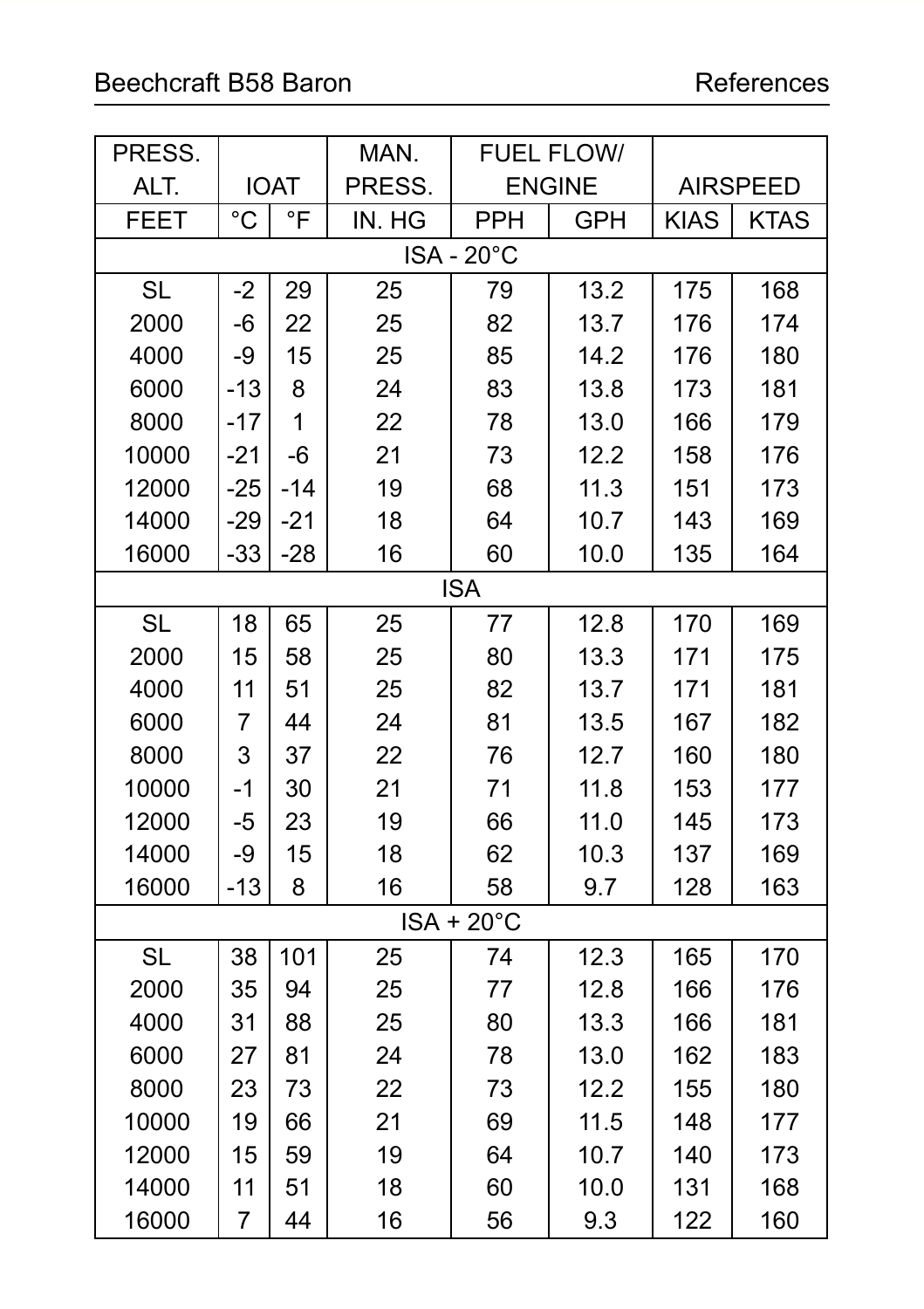# **RECOMMENDED CRUISE POWER SETTINGS - 20° LOP - 25 IN.Hg @ 2100RPM**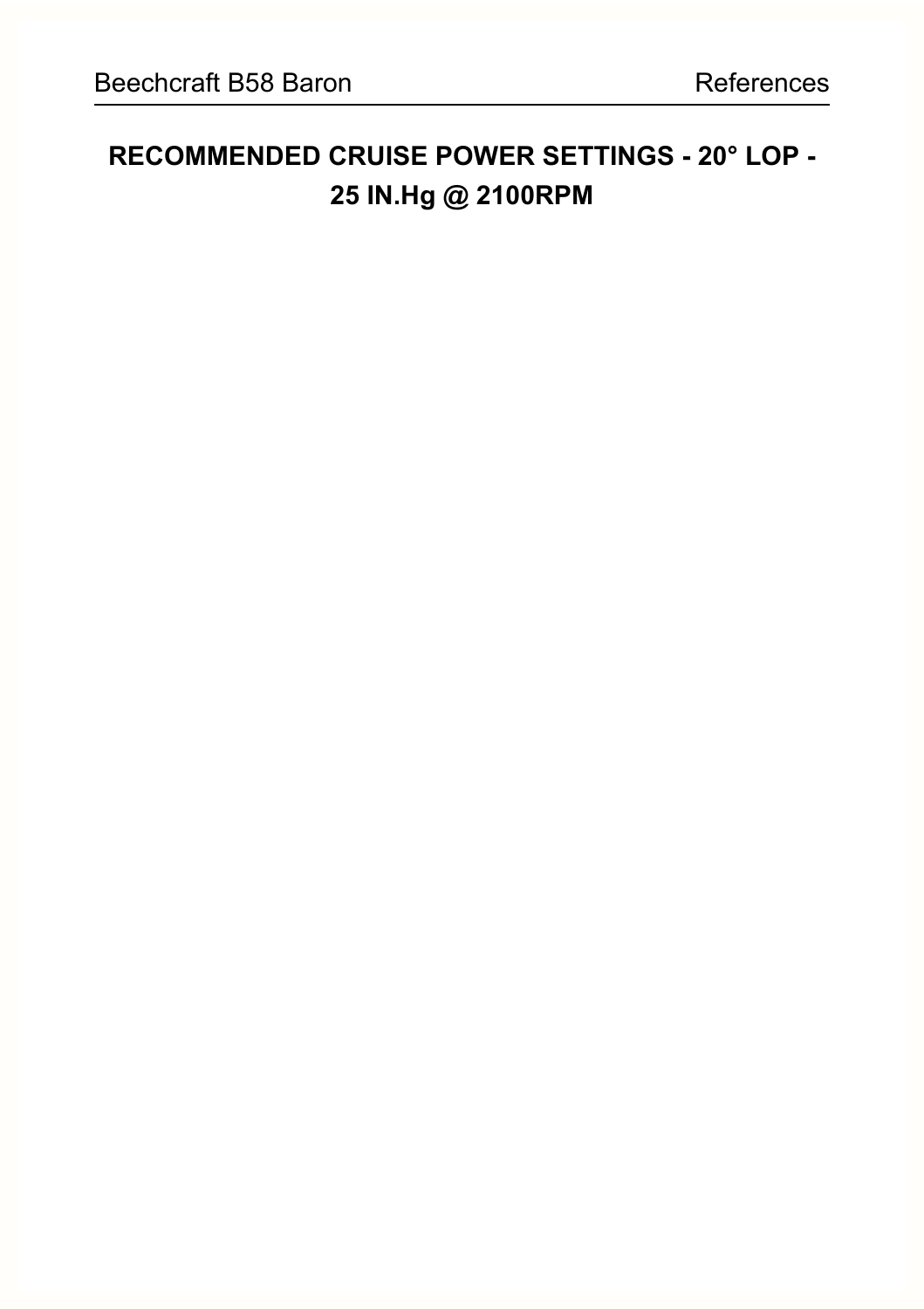| PRESS.            |                |                | MAN.   |                     | <b>FUEL FLOW/</b> |             |                 |  |  |  |
|-------------------|----------------|----------------|--------|---------------------|-------------------|-------------|-----------------|--|--|--|
| ALT.              |                | <b>IOAT</b>    | PRESS. |                     | <b>ENGINE</b>     |             | <b>AIRSPEED</b> |  |  |  |
| <b>FEET</b>       | $^{\circ}C$    | $\circ$ F      | IN. HG | <b>PPH</b>          | <b>GPH</b>        | <b>KIAS</b> | <b>KTAS</b>     |  |  |  |
| <b>ISA - 20°C</b> |                |                |        |                     |                   |             |                 |  |  |  |
| <b>SL</b>         | $-2$           | 29             | 25     | 63                  | 10.5              | 167         | 160             |  |  |  |
| 2000              | $-6$           | 22             | 25     | 66                  | 11.0              | 168         | 166             |  |  |  |
| 4000              | -9             | 15             | 25     | 68                  | 11.3              | 168         | 171             |  |  |  |
| 6000              | $-13$          | 8              | 24     | 67                  | 11.2              | 165         | 173             |  |  |  |
| 8000              | $-17$          | $\overline{1}$ | 22     | 62                  | 10.3              | 158         | 170             |  |  |  |
| 10000             | $-21$          | $-6$           | 21     | 58                  | 9.7               | 150         | 167             |  |  |  |
| 12000             | $-25$          | $-14$          | 19     | 55                  | 9.2               | 143         | 164             |  |  |  |
| 14000             | $-29$          | $-21$          | 18     | 51                  | 8.5               | 135         | 159             |  |  |  |
| 16000             | $-33$          | $-28$          | 16     | 48                  | 8.0               | 126         | 153             |  |  |  |
|                   |                |                |        | <b>ISA</b>          |                   |             |                 |  |  |  |
| <b>SL</b>         | 18             | 65             | 25     | 61                  | 10.2              | 162         | 161             |  |  |  |
| 2000              | 15             | 58             | 25     | 64                  | 10.7              | 163         | 167             |  |  |  |
| 4000              | 11             | 51             | 25     | 66                  | 11.0              | 163         | 172             |  |  |  |
| 6000              | 7              | 44             | 24     | 65                  | 10.8              | 160         | 174             |  |  |  |
| 8000              | 3              | 37             | 22     | 60                  | 10.0              | 152         | 171             |  |  |  |
| 10000             | $-1$           | 30             | 21     | 56                  | 9.3               | 145         | 167             |  |  |  |
| 12000             | $-5$           | 23             | 19     | 53                  | 8.6               | 137         | 163             |  |  |  |
| 14000             | -9             | 15             | 18     | 50                  | 8.3               | 129         | 158             |  |  |  |
| 16000             | $-13$          | 8              | 16     | 46                  | 7.7               | 119         | 151             |  |  |  |
|                   |                |                |        | $ISA + 20^{\circ}C$ |                   |             |                 |  |  |  |
| <b>SL</b>         | 38             | 101            | 25     | 59                  | 9.8               | 157         | 162             |  |  |  |
| 2000              | 35             | 94             | 25     | 61                  | 10.2              | 158         | 167             |  |  |  |
| 4000              | 31             | 88             | 25     | 64                  | 10.7              | 158         | 173             |  |  |  |
| 6000              | 27             | 81             | 24     | 82                  | 10.3              | 155         | 174             |  |  |  |
| 8000              | 23             | 73             | 22     | 58                  | 9.7               | 147         | 171             |  |  |  |
| 10000             | 19             | 66             | 21     | 55                  | 9.2               | 139         | 167             |  |  |  |
| 12000             | 15             | 59             | 19     | 51                  | 8.5               | 131         | 162             |  |  |  |
| 14000             | 11             | 51             | 18     | 48                  | 8.0               | 122         | 156             |  |  |  |
| 16000             | $\overline{7}$ | 44             | 16     | 45                  | 7.5               | 111         | 146             |  |  |  |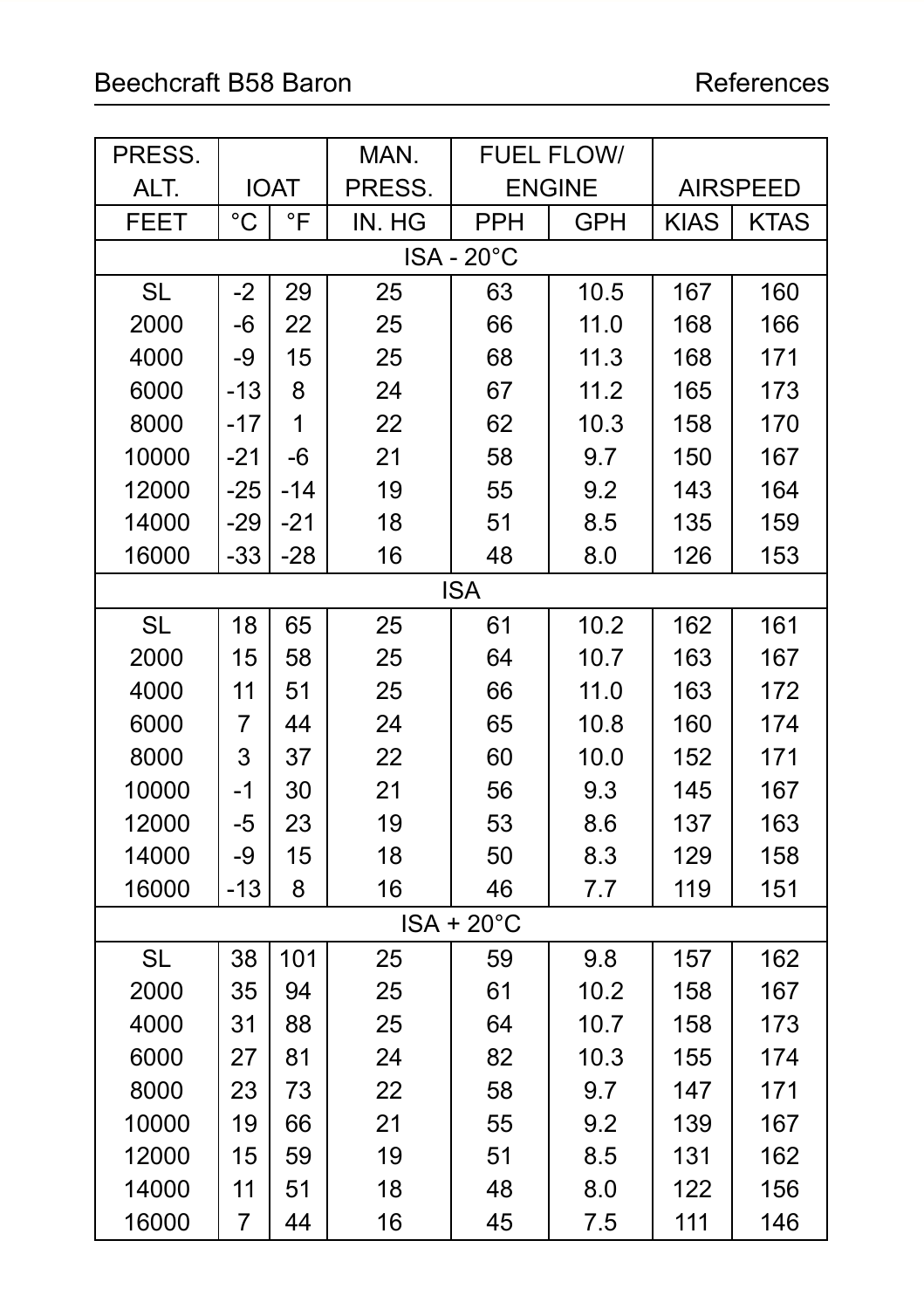# **RECOMMENDED CRUISE POWER SETTINGS - 20° ROP - 21 IN.Hg @ 2100RPM**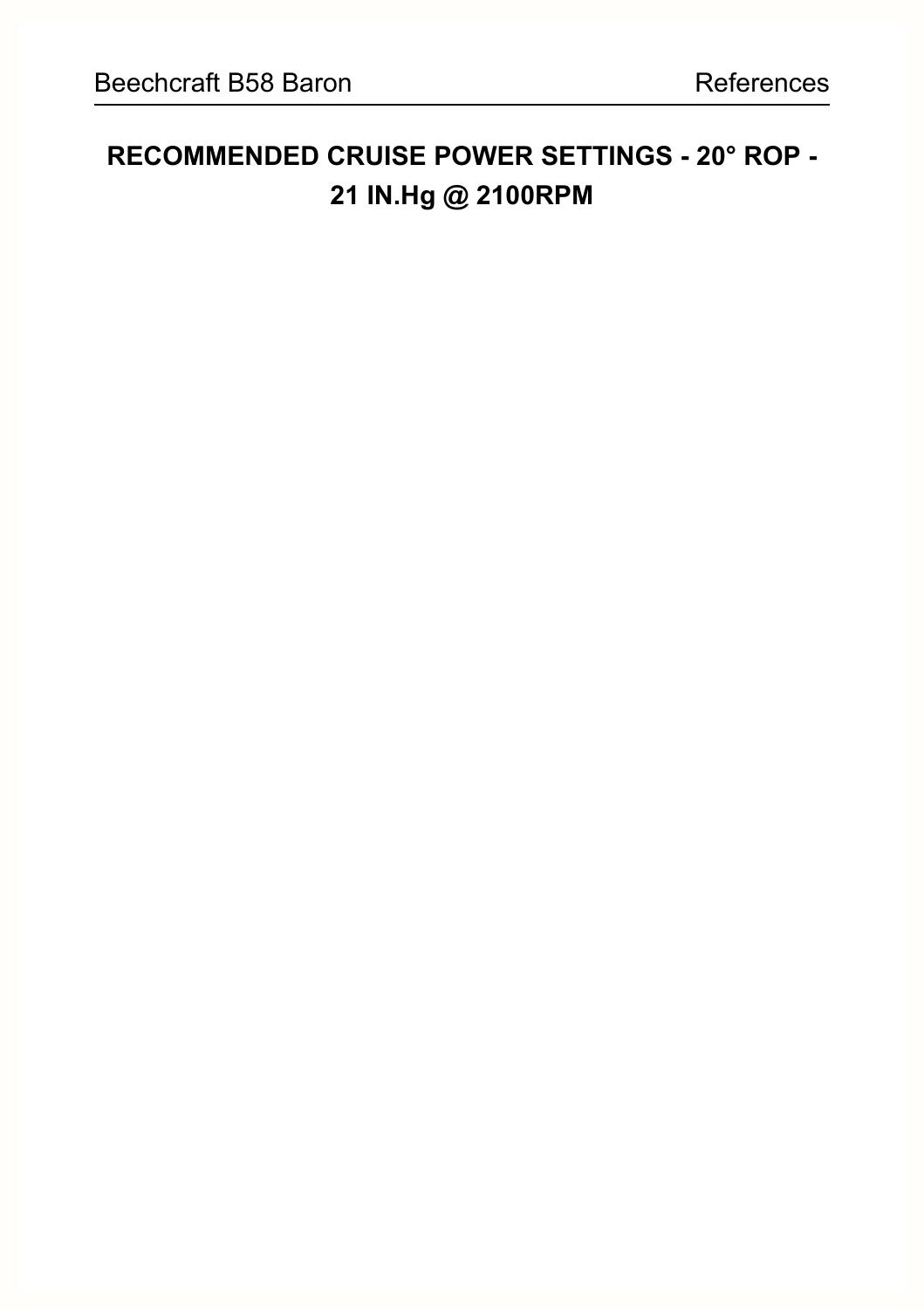| PRESS.            |                |             | MAN.   |                     | <b>FUEL FLOW/</b> |                 |             |  |  |  |
|-------------------|----------------|-------------|--------|---------------------|-------------------|-----------------|-------------|--|--|--|
| ALT.              |                | <b>IOAT</b> | PRESS. |                     | <b>ENGINE</b>     | <b>AIRSPEED</b> |             |  |  |  |
| <b>FEET</b>       | $\overline{C}$ | $\circ$ F   | IN. HG | PPH                 | <b>GPH</b>        | <b>KIAS</b>     | <b>KTAS</b> |  |  |  |
| <b>ISA - 20°C</b> |                |             |        |                     |                   |                 |             |  |  |  |
| <b>SL</b>         | $-2$           | 29          | 21     | 62                  | 10.3              | 155             | 149         |  |  |  |
| 2000              | $-6$           | 22          | 21     | 65                  | 10.8              | 157             | 155         |  |  |  |
| 4000              | -9             | 15          | 21     | 67                  | 11.2              | 158             | 161         |  |  |  |
| 6000              | $-13$          | 8           | 21     | 70                  | 11.7              | 159             | 167         |  |  |  |
| 8000              | $-17$          | $\mathbf 1$ | 21     | 72                  | 12.0              | 160             | 172         |  |  |  |
| 10000             | $-21$          | $-6$        | 21     | 73                  | 12.2              | 158             | 176         |  |  |  |
| 12000             | $-25$          | $-14$       | 19     | 68                  | 11.3              | 151             | 173         |  |  |  |
| 14000             | $-29$          | $-21$       | 18     | 64                  | 10.7              | 143             | 169         |  |  |  |
| 16000             | $-33$          | $-28$       | 16     | 60                  | 10.0              | 134             | 164         |  |  |  |
|                   |                |             |        | <b>ISA</b>          |                   |                 |             |  |  |  |
| <b>SL</b>         | 18             | 65          | 21     | 60                  | 10.0              | 150             | 150         |  |  |  |
| 2000              | 15             | 58          | 21     | 63                  | 10.5              | 152             | 156         |  |  |  |
| 4000              | 11             | 51          | 21     | 65                  | 10.8              | 153             | 162         |  |  |  |
| 6000              | 7              | 44          | 21     | 68                  | 11.3              | 154             | 167         |  |  |  |
| 8000              | 3              | 37          | 21     | 70                  | 11.7              | 155             | 173         |  |  |  |
| 10000             | $-1$           | 30          | 21     | 71                  | 11.8              | 153             | 177         |  |  |  |
| 12000             | $-5$           | 23          | 19     | 66                  | 11.0              | 145             | 173         |  |  |  |
| 14000             | -9             | 15          | 18     | 62                  | 10.3              | 137             | 169         |  |  |  |
| 16000             | $-13$          | 8           | 16     | 58                  | 9.7               | 128             | 153         |  |  |  |
|                   |                |             |        | $ISA + 20^{\circ}C$ |                   |                 |             |  |  |  |
| <b>SL</b>         | 38             | 101         | 21     | 59                  | 9.8               | 145             | 150         |  |  |  |
| 2000              | 35             | 94          | 21     | 61                  | 10.2              | 147             | 156         |  |  |  |
| 4000              | 31             | 88          | 21     | 63                  | 10.5              | 148             | 162         |  |  |  |
| 6000              | 27             | 81          | 21     | 66                  | 11.0              | 149             | 167         |  |  |  |
| 8000              | 23             | 73          | 21     | 68                  | 11.3              | 149             | 173         |  |  |  |
| 10000             | 19             | 66          | 21     | 69                  | 11.5              | 148             | 177         |  |  |  |
| 12000             | 15             | 59          | 19     | 64                  | 10.7              | 140             | 173         |  |  |  |
| 14000             | 11             | 51          | 18     | 60                  | 10.0              | 131             | 168         |  |  |  |
| 16000             | $\overline{7}$ | 44          | 16     | 56                  | 9.3               | 122             | 160         |  |  |  |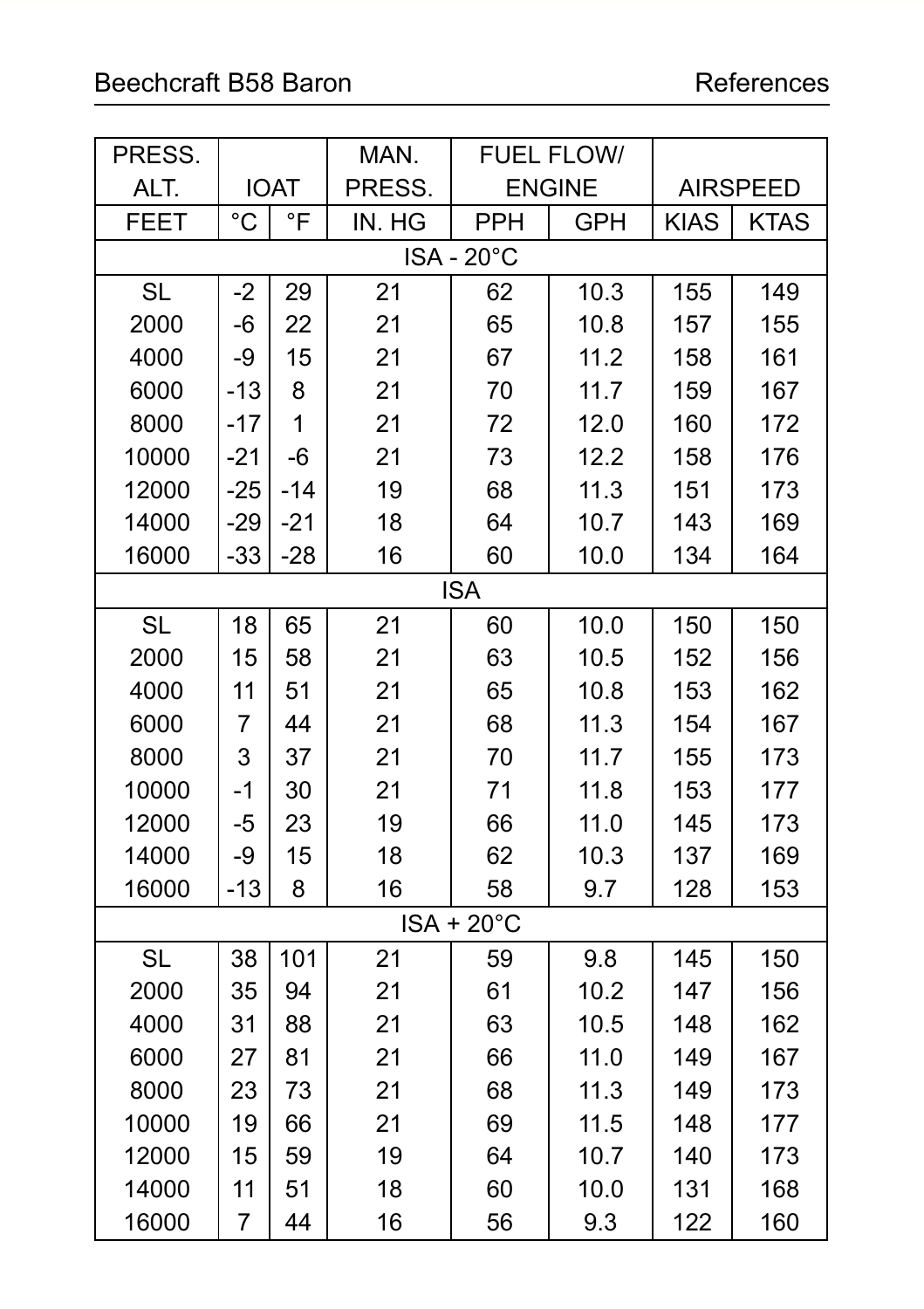# **ECONOMY CRUISE POWER SETTINGS - 20° LOP - 21 IN.Hg @ 2100RPM**